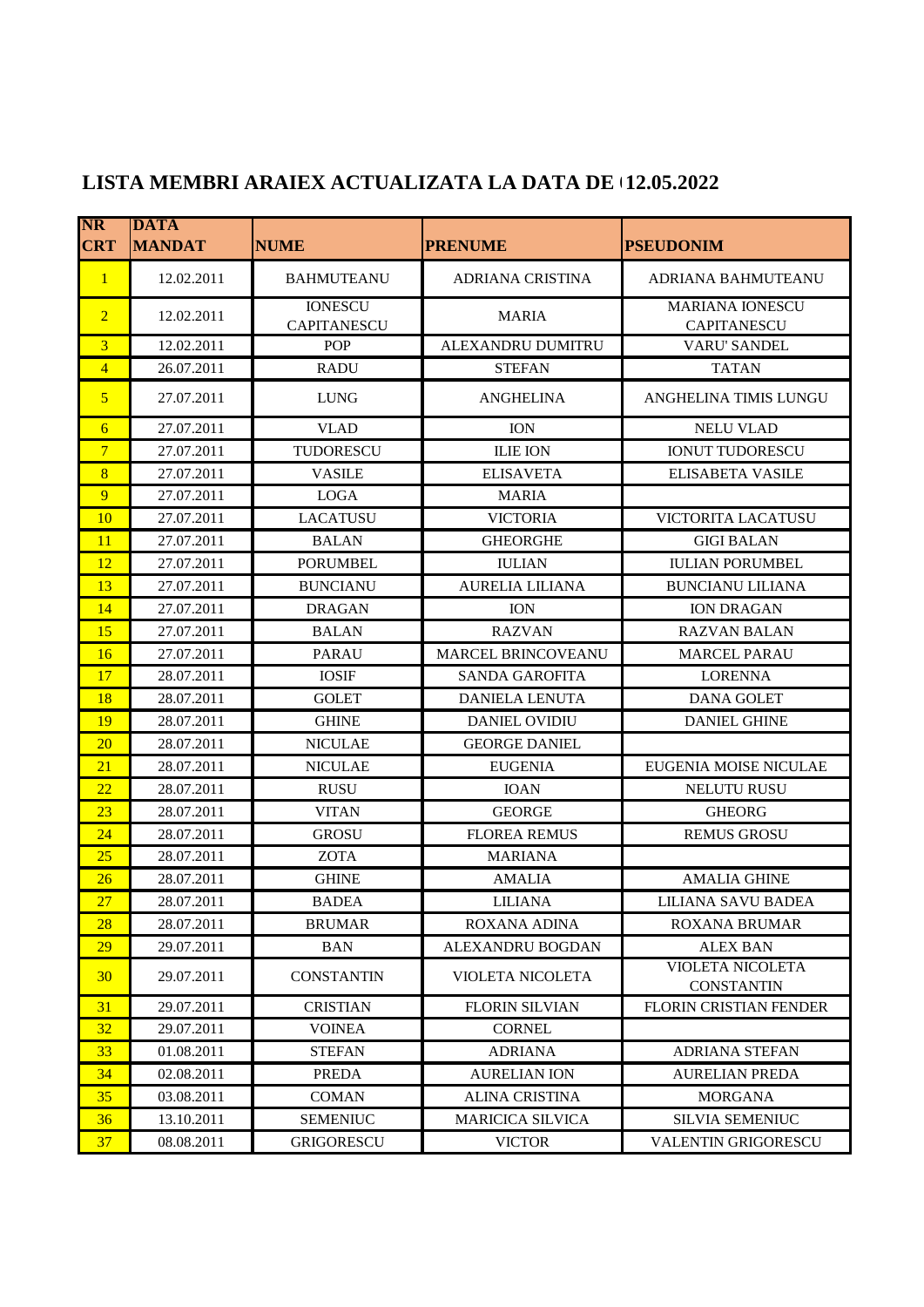| 38 | 10.08.2011 | <b>DINUT</b>      | NICOLAE ADRIAN                     | ADI DE LA VALCEA                |
|----|------------|-------------------|------------------------------------|---------------------------------|
| 39 | 12.08.2011 | <b>HAIVEI</b>     | <b>LIVIU MARIUS</b>                | <b>SINATRA</b>                  |
| 40 | 17.08.2011 | <b>BADESCU</b>    | <b>GHEORGHE GRATIAN</b>            |                                 |
| 41 | 17.08.2011 | <b>OPRICAN</b>    | <b>RODICA</b>                      | <b>RODICA OPRICAN</b>           |
| 42 | 17.08.2011 | <b>ANTON</b>      | <b>IOANA</b>                       | <b>IOANA ANTON</b>              |
| 43 | 17.08.2011 | <b>BICAN</b>      | <b>LUCICA</b>                      | LUCIA BACIU BICAN               |
| 44 | 17.08.2011 | <b>ONOFREI</b>    | <b>ANA</b>                         |                                 |
| 45 | 17.08.2011 | <b>ARGINT</b>     | <b>ALEXANDRA</b>                   | <b>SANDA ARGINT</b>             |
| 46 | 17.08.2011 | <b>RADU</b>       | <b>ANISOARA</b>                    | <b>MIRELA RADU</b>              |
| 47 | 22.08.2011 | <b>BACIU</b>      | <b>GEORGIANA STEFANIA</b>          | <b>GEORGIANA STEFANIA BACIU</b> |
| 48 | 22.08.2011 | <b>STURZEA</b>    | <b>IONUT DRAGOS</b>                | <b>IONUT STURZEA</b>            |
| 49 | 25.08.2011 | <b>MOCEAN</b>     | ALEXANDRU EUSEBIU                  | ALEX DE LA ORASTIE              |
| 50 | 25.08.2011 | <b>DASCALITA</b>  | <b>CATALIN FLORIN</b>              | <b>CATALIN IALOMITEANU</b>      |
| 51 | 21.09.2011 | <b>ENESCU</b>     | <b>MIHAI</b>                       | <b>MIHAI ENESCU</b>             |
| 52 | 21.09.2011 | <b>NEAGU</b>      | <b>VIRGINICA</b>                   | <b>VIRGINICA NEAGU</b>          |
| 53 | 21.09.2011 | <b>PARVU</b>      | <b>NETA</b>                        | <b>NETA SOARE</b>               |
| 54 | 26.09.2011 | <b>SAFTA</b>      | LUMINITA GABRIELA                  | LUMINITA SAFTA                  |
| 55 | 26.09.2011 | <b>SUHOI</b>      | STEFANIA CRISTINA<br><b>SIMONA</b> | <b>SIMONA SENSUAL</b>           |
| 56 | 26.09.2011 | <b>BUSA</b>       | <b>PETRE</b>                       | PETRICA CERCEL                  |
| 57 | 26.09.2011 | <b>BUSA</b>       | <b>IONUT GEORGE</b>                | <b>IONUT CERCEL</b>             |
| 58 | 27.09.2011 | <b>ANGHEL</b>     | VIOREL IONUT                       |                                 |
| 59 | 27.09.2011 | <b>CIRCIUMARU</b> | <b>ELENA VERONICA</b>              |                                 |
| 60 | 27.09.2011 | <b>CRACIUN</b>    | <b>MARIA ALINA</b>                 |                                 |
| 61 | 27.09.2011 | <b>TAIFAS</b>     | <b>LILIANA</b>                     |                                 |
| 62 | 27.09.2011 | <b>ROGOJINARU</b> | <b>MARIAN VALENTIN</b>             |                                 |
| 63 | 27.09.2011 | <b>SECEANU</b>    | NICOLETA CARMINA                   |                                 |
| 64 | 27.09.2011 | <b>STREJESCU</b>  | <b>CONSTANTIN STELIAN</b>          |                                 |
| 65 | 27.09.2011 | <b>BUTA</b>       | <b>SIMION</b>                      |                                 |
| 66 | 27.09.2011 | <b>VILCIU</b>     | <b>IOANA</b>                       |                                 |
| 67 | 27.09.2011 | <b>TURCIN</b>     | <b>MARIANA ZOE</b>                 |                                 |
| 68 | 27.09.2011 | <b>PATRU</b>      | <b>CRISTIAN FLORIN</b>             |                                 |
| 69 | 27.09.2011 | <b>IACOB</b>      | <b>MARIANA TITA</b>                |                                 |
| 70 | 27.09.2011 | <b>MITRAN</b>     | <b>MIHAIL</b>                      |                                 |
| 71 | 27.09.2011 | <b>ROSU</b>       | <b>DANIEL</b>                      |                                 |
| 72 | 27.09.2011 | <b>DUMITRU</b>    | <b>CRISTIAN</b>                    |                                 |
| 73 | 27.09.2011 | <b>TOMA</b>       | <b>ELENA IONELA</b>                | TOMA ELENA                      |
| 74 | 27.09.2011 | <b>STEFAN</b>     | <b>MARIUS ADRIAN</b>               |                                 |
| 75 | 27.09.2011 | <b>LAUTARESCU</b> | PAUL GEORGE                        |                                 |
| 76 | 27.09.2011 | <b>IACOB</b>      | <b>EMIL GEORGIAN</b>               |                                 |
| 77 | 27.09.2011 | <b>STAN</b>       | <b>DANIELA DIANA</b>               |                                 |
| 78 | 27.09.2011 | <b>ROSOGA</b>     | <b>DANIEL VIOREL</b>               |                                 |
| 79 | 27.09.2011 | <b>ION</b>        | <b>ELENA</b>                       |                                 |
| 80 | 27.09.2011 | <b>MOGOROASE</b>  | <b>LIDIA</b>                       |                                 |
| 81 | 27.09.2011 | <b>DUMITRU</b>    | <b>DANIEL</b>                      |                                 |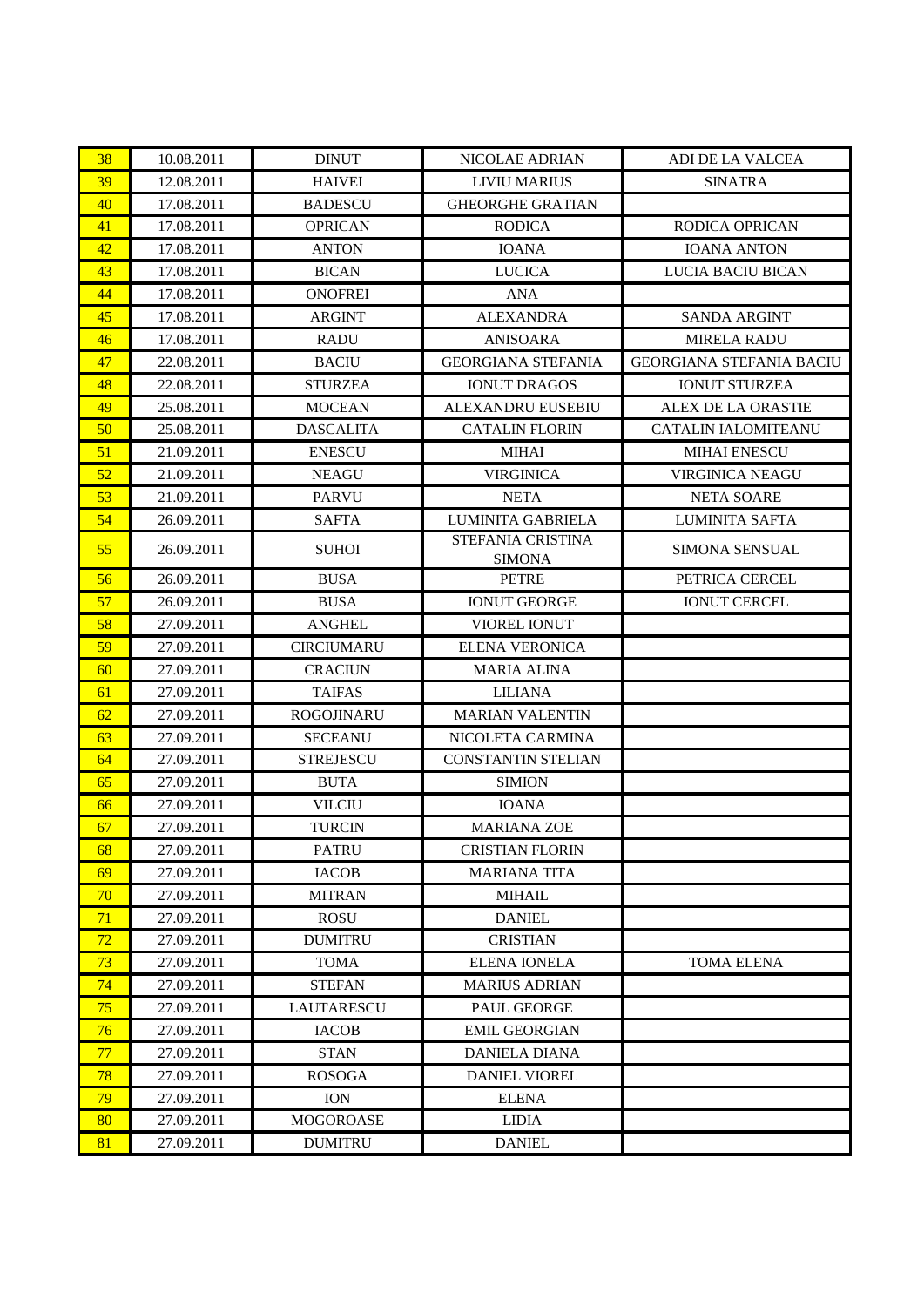| 82         | 27.09.2011 | <b>BANU</b>                         | <b>IONEL</b>             |                               |
|------------|------------|-------------------------------------|--------------------------|-------------------------------|
| 83         | 27.09.2011 | <b>POPESCU</b>                      | <b>CONSTANTIN</b>        |                               |
| 84         | 27.09.2011 | <b>MOGOROASE</b>                    | <b>FLORIN ADRIAN</b>     |                               |
| 85         | 27.09.2011 | <b>ZAHARIA</b>                      | <b>MARIUS</b>            |                               |
| 86         | 27.09.2011 | <b>BARANESCU</b>                    | <b>MARIN</b>             |                               |
| 87         | 27.09.2011 | TUDORACHE                           | <b>VICENTIU</b>          |                               |
| 88         | 27.09.2011 | <b>CONSTANTIN</b>                   | <b>MARIAN</b>            |                               |
| 89         | 27.09.2011 | <b>DUMITRU</b>                      | <b>GABRIEL</b>           |                               |
| 90         | 27.09.2011 | <b>BUNGIU</b>                       | <b>ION</b>               | <b>ION BUNGIU</b>             |
| 91         | 27.09.2011 | <b>DOBRITOIU</b>                    | <b>MARIAN</b>            |                               |
| 92         | 27.09.2011 | <b>RADU</b>                         | <b>STELIAN</b>           | <b>BENONE STELIAN</b>         |
| 93         | 27.09.2011 | <b>DOBRITOIU</b>                    | <b>MARINELA</b>          |                               |
| 94         | 27.09.2011 | <b>DIRNEA</b>                       | <b>SORINA</b>            | <b>SORINA DINU</b>            |
| 95         | 27.09.2011 | <b>MINDROC</b>                      | <b>DANIELA CONSTANTA</b> | MINDROC DANIELA               |
| 96         | 27.09.2011 | <b>ALECSANDRESCU</b>                | PETRISOR COSTINEL        | <b>COSTINEL ALECSANDRESCU</b> |
| 97         | 27.09.2011 | <b>FIERARU</b>                      | <b>DUMITRU</b>           |                               |
| 98         | 28.09.2011 | <b>MUNTEANU</b>                     | <b>GHEORGHE</b>          | <b>GHITA MUNTEANU</b>         |
| 99         | 29.09.2011 | <b>MEDREA</b>                       | <b>ILIE</b>              | <b>ILIE MEDREA</b>            |
| 100        | 29.09.2011 | <b>BUSA</b>                         | <b>DORU FLORIAN</b>      | <b>FLORIN CERCEL</b>          |
| <b>101</b> | 29.09.2011 | ZAVOEANU                            | <b>GABRIEL</b>           |                               |
| 102        | 29.09.2011 | <b>ANGHEL</b>                       | <b>FLORENTINA</b>        |                               |
| 103        | 30.09.2011 | <b>FOTA</b>                         | <b>MARCELA</b>           |                               |
| 104        | 30.09.2011 | <b>COJOCARU</b>                     | <b>CORNEL</b>            | <b>CORNEL COJOCARU</b>        |
| 105        | 30.09.2011 | <b>TRONCEA</b>                      | <b>NICU</b>              | NICUSOR TRONCEA               |
| 106        | 30.09.2011 | <b>MOCANU</b>                       | <b>ANA MARIA</b>         | <b>ANA</b>                    |
| 107        | 04.10.2011 | <b>ENCEANU</b>                      | <b>CONSTANTIN</b>        | <b>CONSTANTIN ENCEANU</b>     |
| 108        | 04.10.2011 | <b>CHELARU</b>                      | <b>MARINELA</b>          |                               |
| 109        | 05.10.2011 | <b>POP</b>                          | DANIEL CONSTANTIN        |                               |
| <b>110</b> | 06.10.2011 | <b>MIUTESCU</b>                     | EMIL                     | <b>EMIL MIUTESCU</b>          |
| 111        | 06.10.2011 | <b>MIUTESCU</b>                     | <b>CAMELIA MARIOARA</b>  | <b>CAMELIA MIUTESCU</b>       |
| 112        | 06.10.2011 | <b>CAMPAN</b>                       | <b>IOANA MARIA</b>       | <b>IOANA MARIA CAMPAN</b>     |
| 113        | 06.10.2011 | <b>ELIESCU</b>                      | <b>PUIU MARCU</b>        | <b>PUIU ELIESCU</b>           |
| 114        | 06.10.2011 | <b>POPA</b>                         | <b>MARIAN COSTEL</b>     |                               |
| <b>115</b> | 06.10.2011 | <b>IGNATESCU</b>                    | <b>CONSTANTIN</b>        | <b>COSTI IGNATESCU</b>        |
| 116        | 06.10.2011 | <b>DINCA</b>                        | <b>DAN GEORGE</b>        | <b>DANUT DINCA</b>            |
| 117        | 06.10.2011 | <b>FERARU</b>                       | <b>NICOLAE</b>           | NICUSOR TIULEANU              |
| 118        | 06.10.2011 | <b>FERARU</b>                       | <b>ELENITA AURORA</b>    | <b>AURA TIULEANU</b>          |
| 119        | 06.10.2011 | <b>TANASIE</b>                      | <b>IOANA</b>             | <b>GABRIELA TANASE</b>        |
| <b>120</b> | 10.10.2011 | <b>HANCIUC</b>                      | <b>DANIEL</b>            | <b>DANUT HANCIUC</b>          |
| 121        | 10.11.2011 | <b>RIZESCU</b>                      | <b>CRISTIAN</b>          | <b>CRISTIAN RIZESCU</b>       |
| 122        | 10.10.2011 | <b>TRANDAFIR</b> (fosta<br>POPESCU) | <b>MARIA LUIZA</b>       | <b>LUIZA POPESCU</b>          |
| 123        | 10.10.2011 | SOARE                               | <b>IOANA CRISTINA</b>    | <b>OANA POPESCU</b>           |
| 124        | 10.10.2011 | SOARE                               | <b>GEORGICA</b>          | <b>GEORGE URZICEANU</b>       |
| 125        | 10.10.2011 | <b>MIINEA</b>                       | <b>FLORENTINA</b>        | <b>FLORENTINA MIINEA</b>      |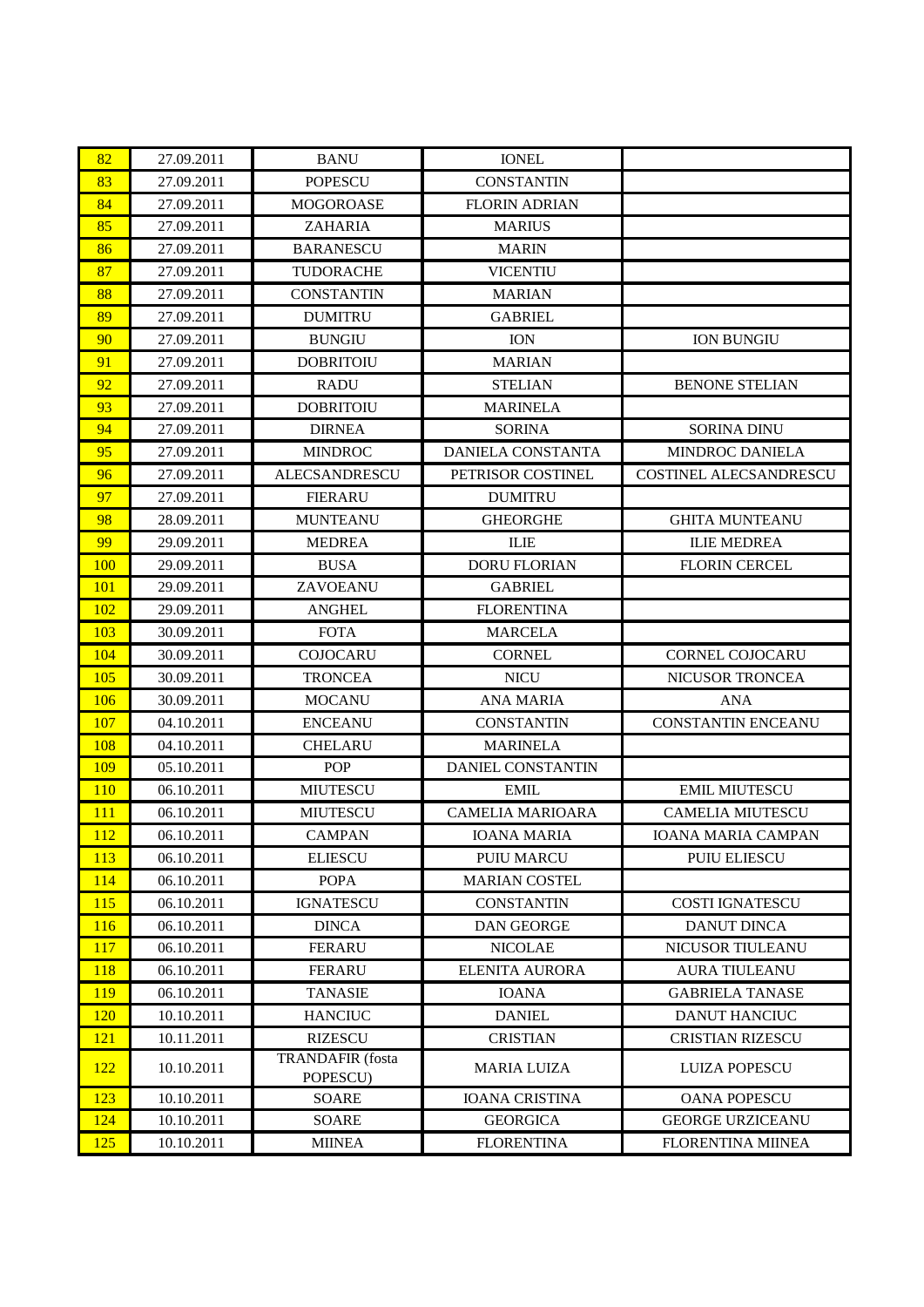| 126        | 10.10.2011 | <b>RUSU</b>           | <b>IOSIF</b>            | <b>IOSIF RUSU</b>       |
|------------|------------|-----------------------|-------------------------|-------------------------|
| 127        | 18.10.2011 | <b>CORA</b>           | <b>STELIAN ION</b>      |                         |
| 128        | 20.10.2011 | <b>DANCU</b>          | <b>ALIN</b>             |                         |
| 129        | 20.10.2011 | <b>GIURGIU</b>        | NICOLETA IOANA          | NICOLETA IOANA GIURGIU  |
| <b>130</b> | 20.10.2011 | <b>MACREA</b>         | <b>SILVIA</b>           | <b>SILVIA MACREA</b>    |
| 131        | 20.10.2011 | <b>TALOS</b>          | <b>ION</b>              |                         |
| 132        | 20.10.2011 | SAS                   | <b>OVIDIU GHEORGHE</b>  |                         |
| 133        | 20.10.2011 | <b>DANCU</b>          | <b>MARIA</b>            |                         |
| 134        | 20.10.2011 | <b>PITAN</b>          | <b>TITUS OCTAVIAN</b>   |                         |
| 135        | 20.10.2011 | <b>RUSU</b>           | <b>ILIE SORIN</b>       |                         |
| 136        | 20.10.2011 | SAS                   | <b>OLESEA</b>           |                         |
| 137        | 20.10.2011 | <b>ZEICU</b>          | <b>OVIDIU</b>           |                         |
| 138        | 20.10.2011 | <b>FRATILA</b>        | <b>DUMITRU OVIDIU</b>   |                         |
| 139        | 20.10.2011 | <b>BELEI</b>          | <b>ANDREEA ELENA</b>    |                         |
| 140        | 20.10.2011 | <b>DANCILA</b>        | <b>TUDOR IONUT</b>      | <b>DANCILA TUDOR</b>    |
| 141        | 20.10.2011 | <b>BADITA</b>         | <b>CONSTANTIN SORIN</b> |                         |
| 142        | 20.10.2011 | <b>BULZ</b>           | <b>GRIGORE FLORIN</b>   |                         |
| 143        | 20.10.2011 | <b>IAKO</b>           | <b>ANA</b>              |                         |
| 144        | 20.10.2011 | <b>ZEICU</b>          | <b>ELENA</b>            |                         |
| 145        | 20.10.2011 | <b>COSA</b>           | <b>MARIAN</b>           |                         |
| 146        | 20.10.2011 | <b>RAULEA</b>         | <b>IOAN</b>             |                         |
| 147        | 20.10.2011 | <b>ALBU</b>           | <b>IOAN</b>             | <b>NELU ALBU</b>        |
| 148        | 20.10.2011 | <b>STOIA</b>          | <b>VASILE</b>           |                         |
| 149        | 20.10.2011 | <b>BALEA</b>          | <b>NICOLAE</b>          |                         |
| <b>150</b> | 20.10.2011 | PELIGRAD              | <b>CAMELIA CORINA</b>   |                         |
| <b>151</b> | 20.10.2011 | <b>DANCANET</b>       | <b>DANUT</b>            |                         |
| 152        | 20.10.2011 | <b>BORGHINA</b>       | <b>SILVANA</b>          |                         |
| 153        | 20.10.2011 | <b>CUCERZAN</b>       | <b>MARIANA</b>          |                         |
| 154        | 20.10.2011 | <b>CIRA</b>           | <b>ADELA MADALINA</b>   |                         |
| 155        | 20.10.2011 | <b>BARB</b>           | <b>IOAN CIPRIAN</b>     |                         |
| 156        | 20.10.2011 | <b>CRACEA</b>         | <b>IOAN</b>             |                         |
| 157        | 20.10.2011 | <b>DRAGOTA</b>        | <b>MARCELA AURELIA</b>  |                         |
| 158        | 20.10.2011 | <b>TARCEA</b>         | <b>LIVIA MARIA</b>      |                         |
| 159        | 20.10.2011 | <b>DRAGOTA</b>        | <b>CORNEL FLORIN</b>    |                         |
| <b>160</b> | 21.10.2011 | <b>GEORGESCU LUTA</b> | <b>GEORGIO ROBERT</b>   | DJ ROBERT GEORGESCU     |
| <b>161</b> | 21.10.2011 | <b>PUIU</b>           | <b>STEFANIA</b>         | <b>STEFANIA PUIU</b>    |
| 162        | 24.10.2011 | <b>MAXIMIUC</b>       | NICOLAE CATALIN         | <b>CATALIN MAXIMIUC</b> |
| <b>163</b> | 25.10.2011 | <b>CIOLTAN</b>        | <b>GHIOCEL FLORIN</b>   |                         |
| 164        | 25.10.2011 | <b>MAXIMIUC</b>       | <b>MARIANA</b>          | <b>MARIANA MAXIMIUC</b> |
| 165        | 25.10.2011 | <b>MANDACHE</b>       | <b>CONSTANTIN</b>       |                         |
| 166        | 25.10.2011 | <b>MANDACHE</b>       | <b>VASILE</b>           |                         |
| <b>167</b> | 25.10.2011 | <b>POPA</b>           | <b>FLORINA</b>          |                         |
| 168        | 26.10.2011 | <b>NEAGU</b>          | <b>VICTORIA</b>         | <b>VICKY</b>            |
| 169        | 26.10.2011 | <b>DUGALIA</b>        | NICOLAE LUCIAN          | LUCI DUGA CARASANU      |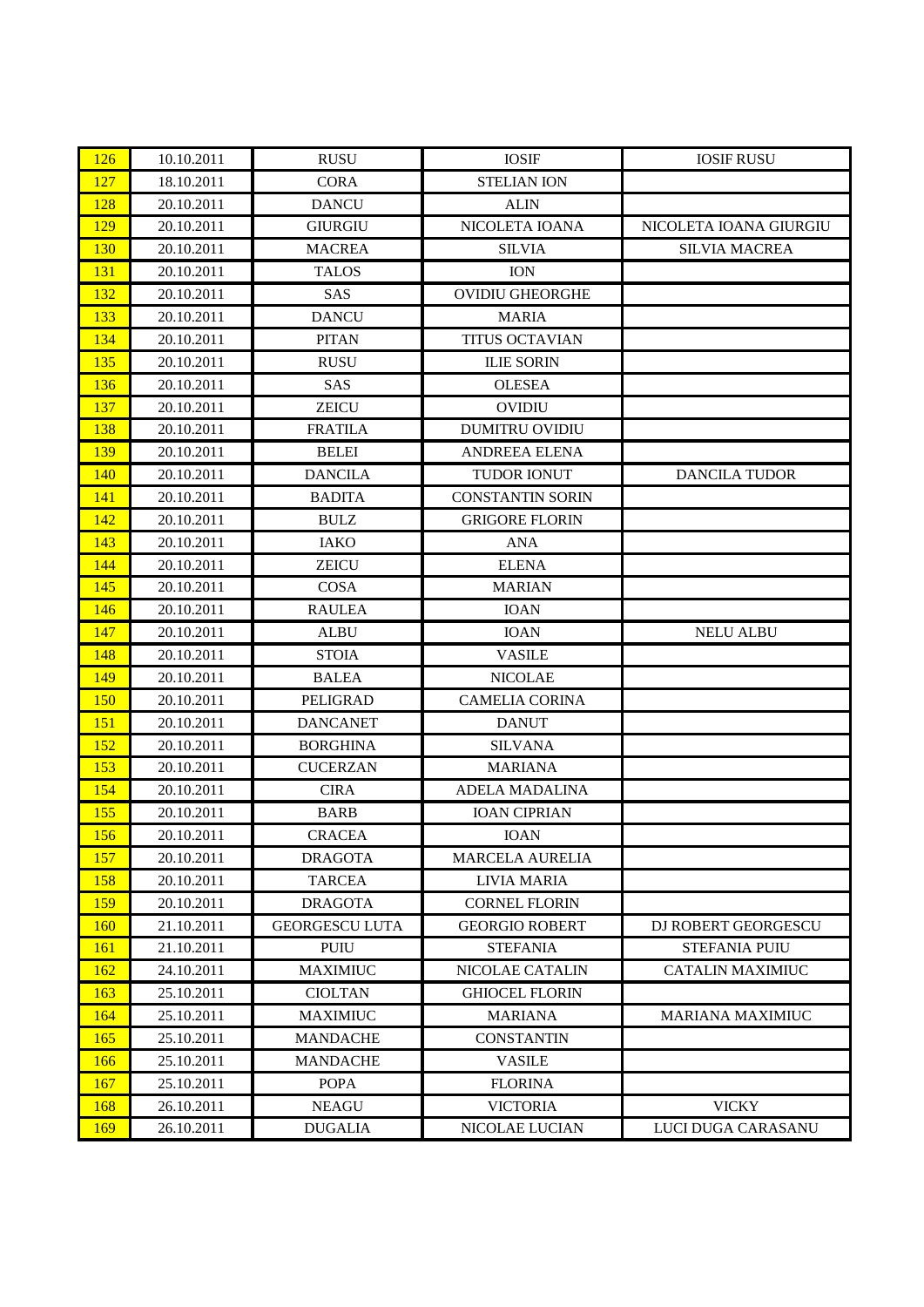| 170        | 27.10.2011 | <b>MLADIN</b>     | <b>ANA SORELA</b>       |                        |
|------------|------------|-------------------|-------------------------|------------------------|
| 171        | 31.10.2011 | <b>NEMES</b>      | <b>MIHAI</b>            | <b>MIHAI NEMES</b>     |
| 172        | 31.10.2011 | <b>NEMES</b>      | <b>MARIA</b>            | <b>MARIA NEMES</b>     |
| 173        | 31.10.2011 | <b>CODREANU</b>   | <b>PETRICA</b>          | PETRICA BAHOI          |
| 174        | 31.10.2011 | <b>TRANCA</b>     | <b>COSTEL</b>           | DORU DE LA CHIRNOGI    |
| 175        | 01.11.2011 | <b>MASTAN</b>     | <b>ILEANA</b>           | ILEANA DOMUTA - MASTAN |
| 176        | 01.11.2011 | <b>STATE</b>      | <b>IOANA</b>            | <b>IOANA STATE</b>     |
| 177        | 02.11.2011 | <b>SARBU</b>      | <b>DIANA ELENA</b>      | <b>DIANA SARBU</b>     |
| 178        | 04.11.2011 | <b>BAICU</b>      | <b>VALENTIN IOAN</b>    |                        |
| 179        | 04.11.2011 | <b>BURSA</b>      | <b>ANCA ELENA</b>       |                        |
| 180        | 04.11.2011 | <b>BULZ</b>       | <b>ILEANA MARIA</b>     |                        |
| 181        | 04.11.2011 | <b>CORLACIU</b>   | <b>ANCA ELENA</b>       |                        |
| 182        | 04.11.2011 | <b>COROI</b>      | <b>ALICE ELENA</b>      |                        |
| 183        | 04.11.2011 | <b>CRISTEA</b>    | <b>SIMION</b>           |                        |
| 184        | 04.11.2011 | <b>DRAGOMIR</b>   | <b>ADRIAN NICOLAE</b>   |                        |
| 185        | 04.11.2011 | <b>BARBA NOUA</b> | ALEXANDRA IOANA         |                        |
| 186        | 04.11.2011 | <b>GAVRILOAIA</b> | <b>ANDREI LUCIAN</b>    |                        |
| 187        | 04.11.2011 | ITU               | <b>DANIELA RALUCA</b>   |                        |
| 188        | 04.11.2011 | <b>IONITA</b>     | <b>ADRIANA MARIA</b>    |                        |
| 189        | 04.11.2011 | <b>PREDA</b>      | <b>CLAUDIU NICOLAE</b>  |                        |
| <b>190</b> | 04.11.2011 | <b>PREDA</b>      | ALEXANDRU IOAN          |                        |
| 191        | 04.11.2011 | <b>SAMOILA</b>    | <b>MARCEL IOAN</b>      |                        |
| 192        | 04.11.2011 | <b>STROE</b>      | <b>SERGIU ANDREI</b>    |                        |
| 193        | 04.11.2011 | <b>SANDRU</b>     | <b>IOAN PAUL</b>        |                        |
| 194        | 04.11.2011 | <b>MIGEA</b>      | <b>MARIA ALEXANDRA</b>  |                        |
| 195        | 04.11.2011 | <b>MACREA</b>     | <b>OANA DANIELA</b>     |                        |
| 196        | 04.11.2011 | <b>NEGRU</b>      | <b>GABRIELA MARIA</b>   |                        |
| 197        | 07.11.2011 | <b>RADUCAN</b>    | <b>GEORGE ADRIAN</b>    | <b>GEORGE TALENT</b>   |
| 198        | 07.11.2011 | <b>NETOTU</b>     | <b>VIOREL</b>           |                        |
| 199        | 07.11.2011 | <b>FLOREA</b>     | <b>DORU</b>             | <b>DOREL</b>           |
| 200        | 09.11.2011 | <b>BUSTIHAN</b>   | ROXANA CATALINA         | <b>BUSTIHAN ROXANA</b> |
| 201        | 09.11.2011 | <b>TIHON</b>      | <b>CORNELIA</b>         | <b>CORNELIA TIHON</b>  |
| 202        | 15.11.2011 | <b>OANTA</b>      | <b>IONUT LUCIAN</b>     | <b>OANTA</b>           |
| 203        | 15.11.2011 | <b>VOICU</b>      | <b>IONEL</b>            | <b>CALEEA</b>          |
| 204        | 16.11.2011 | <b>STAN</b>       | <b>IONEL</b>            | <b>IONEL STAN</b>      |
| 205        | 22.11.2011 | <b>COSTEA</b>     | <b>FLORIAN</b>          |                        |
| 206        | 22.11.2011 | <b>NEDELEA</b>    | <b>GHEORGHE MARIAN</b>  | <b>GEORGE NEDELEA</b>  |
| <b>207</b> | 24.11.2011 | MIHAI             | <b>STEFAN ALEXANDRU</b> | <b>SANDEL MIHAI</b>    |
| 208        | 24.11.2011 | <b>MIHAI</b>      | <b>AURORA HERMINA</b>   | <b>AURORA MIHAI</b>    |
| 209        | 24.11.2011 | <b>PINCA</b>      | <b>ALINA ANGELICA</b>   | <b>ALINA PINCA</b>     |
| 210        | 24.11.2011 | <b>CHINDRIS</b>   | <b>IOANA</b>            | <b>IOANA CHINDRIS</b>  |
| 211        | 28.11.2011 | ${\rm ENE}$       | <b>SORIN MARIUS</b>     | <b>SORINEL PUSTIU</b>  |
| 212        | 29.11.2011 | <b>FAINA</b>      | <b>SORINEL</b>          |                        |
| 213        | 29.11.2011 | <b>FAINA</b>      | <b>ION</b>              |                        |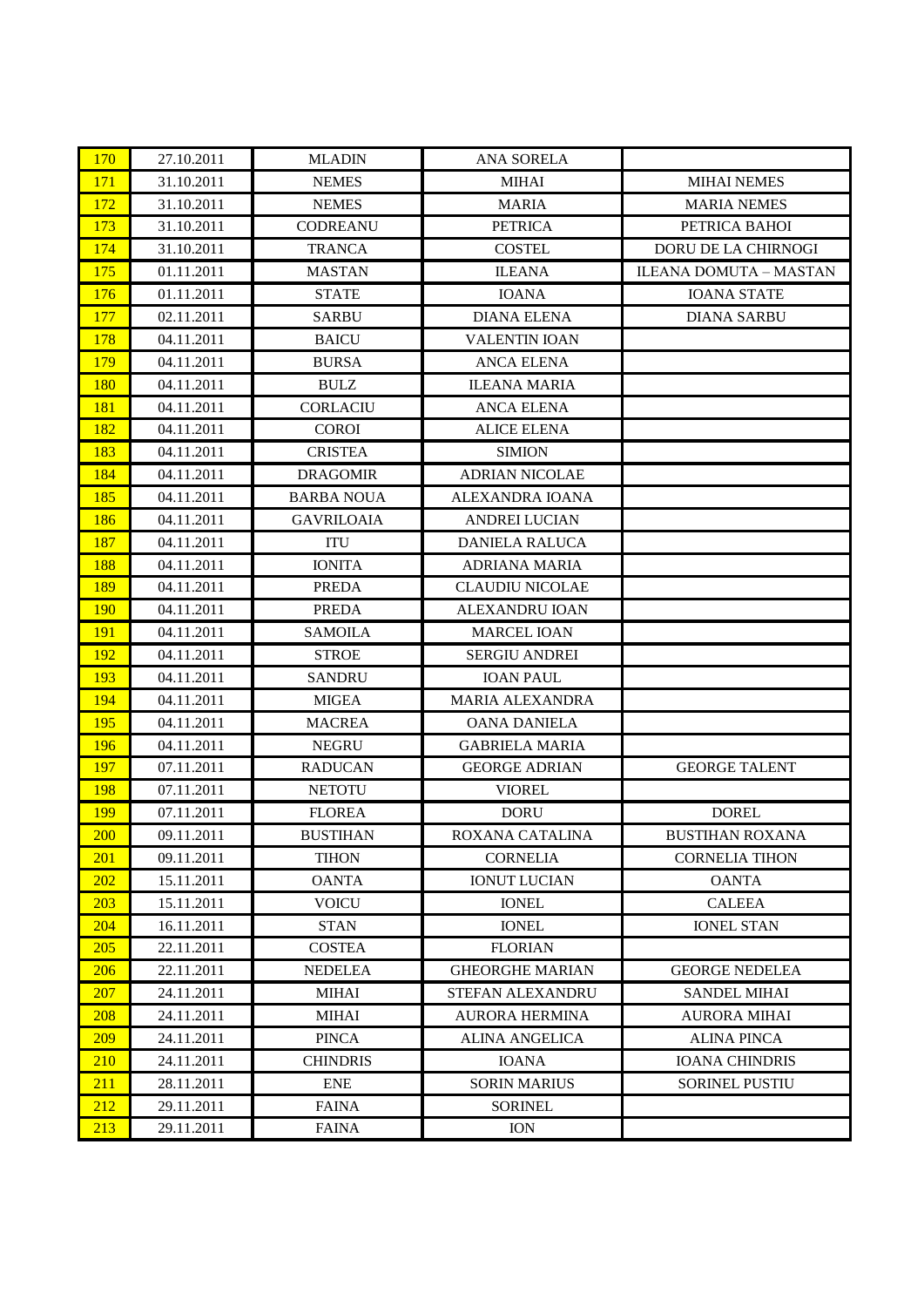| 214 | 29.11.2011 | <b>FAINA</b>                   | <b>GIGI</b>             |                                             |
|-----|------------|--------------------------------|-------------------------|---------------------------------------------|
| 215 | 30.11.2011 | STEPANESCU-<br><b>CIOBOTIN</b> | <b>STANA ILEANA</b>     | <b>STANA STEPANESCU</b>                     |
| 216 | 30.11.2011 | <b>FAINA</b>                   | <b>LUMINITA</b>         | LUMINITA TICLEANU                           |
| 217 | 30.11.2011 | <b>VOICU</b>                   | <b>ALEXANDRA</b>        |                                             |
| 218 | 30.11.2011 | <b>TOFAN</b>                   | <b>ELENA</b>            | ELENA TOFAN / RODICA TOFAN                  |
| 219 | 13.12.2011 | <b>NICU</b>                    | ANDREEA ROXANA          |                                             |
| 220 | 13.12.2011 | <b>AZAMFIREI</b>               | ROXANA ELENA            |                                             |
| 221 | 22.12.2011 | <b>HORGA</b>                   | <b>RODICA</b>           | RODICA ANDRONIC                             |
| 222 | 29.12.2011 | <b>CAPOTA</b>                  | <b>IRINA PARASCHIVA</b> | <b>IRINA CAPOTA</b>                         |
| 223 | 11.01.2012 | <b>BALAN</b>                   | <b>MARIA MADALINA</b>   | <b>MADALINA BALAN</b>                       |
| 224 | 12.01.2012 | <b>GHEORGHE</b>                | <b>NINA</b>             |                                             |
| 225 | 13.01.2012 | <b>VOINEA POPESCU</b>          | FLORINEL ALEXANDRU      |                                             |
| 226 | 13.01.2012 | <b>STREJESCU</b>               | <b>MARINEL</b>          |                                             |
| 227 | 13.01.2012 | <b>ENE</b>                     | <b>ION</b>              |                                             |
| 228 | 25.01.2012 | <b>CRETU</b>                   | <b>SORIN ALEXANDRU</b>  | <b>FERO</b>                                 |
| 229 | 25.01.2012 | <b>RARINCA</b>                 | <b>MIHAIL</b>           |                                             |
| 230 | 25.01.2012 | <b>CSORBA</b>                  | <b>ALEXANDRU</b>        | <b>SANDU CIORBA</b>                         |
| 231 | 25.01.2012 | <b>CRISAN</b>                  | <b>CALIN NICOLAE</b>    | <b>CALIN CRISAN</b>                         |
| 232 | 25.01.2012 | <b>HRITCU</b>                  | <b>ALINA MIOARA</b>     |                                             |
| 233 | 27.01.2012 | <b>NASTASOIU</b>               | <b>NICULINA</b>         |                                             |
| 234 | 27.01.2012 | <b>OPREA</b>                   | <b>NICUSOR</b>          |                                             |
| 235 | 31.01.2012 | <b>DRAGULIN</b>                | <b>DUMITRU</b>          |                                             |
| 236 | 31.01.2012 | <b>DRAGULIN</b>                | <b>GHEORGHE</b>         |                                             |
| 237 | 31.01.2012 | <b>DRAGULIN</b>                | <b>MARIA</b>            |                                             |
| 238 | 31.01.2012 | <b>NEACSU</b>                  | <b>DUMITRU</b>          |                                             |
| 239 | 01.02.2012 | <b>MANAILA</b>                 | <b>GEORGIANA</b>        |                                             |
| 240 | 03.02.2012 | <b>DIMA</b>                    | <b>MARINA LAVINIA</b>   | <b>MARINA / MARINA DE LA</b><br><b>ROMA</b> |
| 241 | 03.02.2012 | <b>BUTEANU</b>                 | <b>ION MARIUS</b>       | <b>MARIUS DE LA ROMA</b>                    |
| 242 | 06.02.2012 | <b>APATACHIOAIE</b>            | <b>CLAUDIU IONUT</b>    | <b>IONUT APATACHIOAIE</b>                   |
| 243 | 07.02.2012 | <b>IVAN</b>                    | <b>ELENA</b>            |                                             |
| 244 | 07.02.2012 | <b>TOADER</b>                  | <b>IOAN</b>             |                                             |
| 245 | 07.02.2012 | <b>PREDA</b>                   | <b>ADRIAN</b>           |                                             |
| 246 | 07.02.2012 | <b>GAVRILOAIA</b>              | <b>RARES FLORIN</b>     |                                             |
| 247 | 07.02.2012 | <b>BUSUIOC</b>                 | <b>MIRCEA</b>           |                                             |
| 248 | 07.02.2012 | <b>DOGARIU</b>                 | <b>ELEONORA</b>         |                                             |
| 249 | 07.02.2012 | <b>MERA</b>                    | <b>AMALIA ELISABETA</b> |                                             |
| 250 | 07.02.2012 | <b>VASII</b>                   | <b>ADRIANA</b>          |                                             |
| 251 | 07.02.2012 | <b>IORDACHE</b>                | <b>ILIE</b>             |                                             |
| 252 | 07.02.2012 | <b>DOGARIU</b>                 | <b>DUMITRU</b>          |                                             |
| 253 | 07.02.2012 | <b>BERINDE</b>                 | <b>GHEORGHE</b>         | <b>GHITA BERINDE</b>                        |
| 254 | 10.02.2012 | <b>VISINESCU</b>               | <b>AGNES NICOLA</b>     | NICOLA VISINESCU                            |
| 255 | 10.02.2012 | <b>OBIRSE</b>                  | <b>LENUTA</b>           |                                             |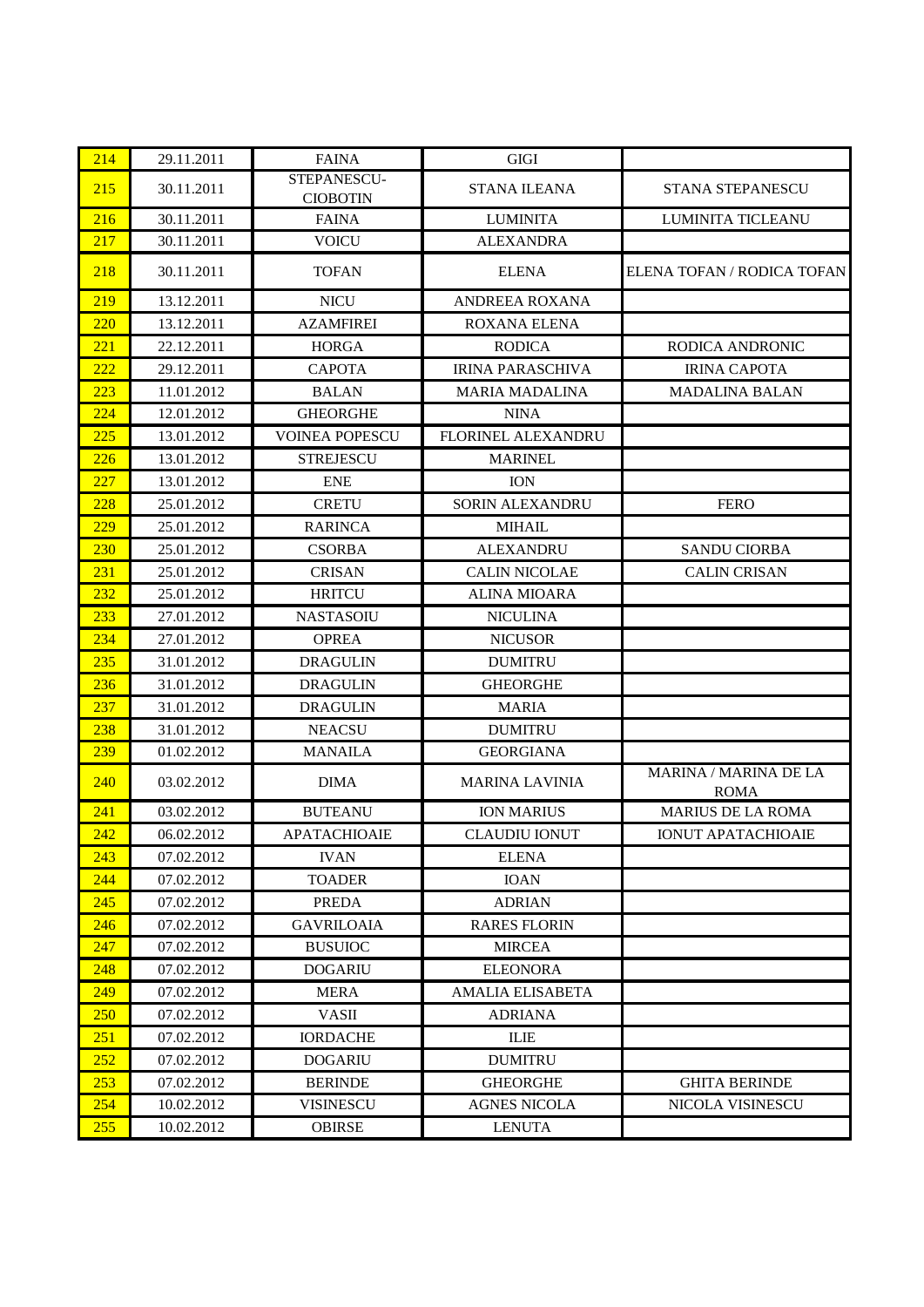| 256 | 13.02.2012 | <b>DAMILOIU</b>     | <b>GIGI LEONARD LICA</b> | <b>LEONARD</b>          |
|-----|------------|---------------------|--------------------------|-------------------------|
| 257 | 14.02.2012 | <b>CLIPA</b>        | <b>MARGARETA</b>         | <b>MARGARETA CLIPA</b>  |
| 258 | 14.02.2012 | <b>POENARI</b>      | <b>DANA IRINA</b>        | <b>DANA DANCILA</b>     |
| 259 | 16.02.2012 | <b>VASILE</b>       | ALBERTO MARINEL          | ALBERTO BRILIANTU'      |
| 260 | 16.02.2012 | <b>DRAGNEA</b>      | <b>GEORGE</b>            | <b>GEO</b>              |
| 261 | 16.02.2012 | <b>MAGUREANU</b>    | <b>MARIAN</b>            | <b>MARIUS MAGUREANU</b> |
| 262 | 16.02.2012 | <b>ION</b>          | <b>DANIELA</b>           | <b>DANIELA ION</b>      |
| 263 | 16.02.2012 | <b>VIERU</b>        | <b>NICULAI</b>           | NICOLAE VIERU           |
| 264 | 16.02.2012 | <b>RADU</b>         | <b>MARICICA</b>          | <b>RADU MARIA</b>       |
| 265 | 17.02.2012 | <b>ZINCA</b>        | PARASCHIVA DIANA         | <b>DIANA ZINCA</b>      |
| 266 | 22.02.2012 | <b>MOT</b>          | <b>FLOAREA</b>           | <b>FLORICA MOT</b>      |
| 267 | 23.02.2012 | <b>VARZARU</b>      | <b>MIHAELA</b>           |                         |
| 268 | 24.02.2012 | <b>SIMIONESCU</b>   | <b>SIMONA</b>            |                         |
| 269 | 24.02.2012 | <b>LECHINTAN</b>    | <b>MARIA</b>             | <b>MARIA BUTILA</b>     |
| 270 | 28.02.2012 | STOICESCU           | <b>CORNELIA LUMINITA</b> |                         |
| 271 | 28.02.2012 | <b>GHEORA</b>       | <b>CATALINA ELENA</b>    | <b>CATALINA GHEORA</b>  |
| 272 | 28.02.2012 | <b>ENACHE</b>       | <b>MARIUS</b>            | <b>OLANDEZU</b>         |
| 273 | 28.02.2012 | <b>CIOBANU</b>      | <b>VASILE</b>            | <b>VASILE CIOBANU</b>   |
| 274 | 28.02.2012 | <b>CARAMALIU</b>    | <b>MARIA</b>             | MARIA OLTEANU           |
| 275 | 28.02.2012 | <b>PESCARU</b>      | <b>MIHAELA MADALINA</b>  | <b>MADALINA PESCARU</b> |
| 276 | 28.02.2012 | <b>TASLICA</b>      | <b>CRISTIAN EUGEN</b>    | <b>CRISTI TAS</b>       |
| 277 | 02.03.2012 | <b>BRATU</b>        | <b>VASILE</b>            | <b>VALI CIUBOTARU</b>   |
| 278 | 02.03.2012 | <b>BRATU</b>        | <b>MARIAN</b>            | <b>MARIAN SMARANDA</b>  |
| 279 | 05.03.2012 | <b>SADOVEANU</b>    | <b>EDUARD MIRCEA</b>     | EDUARD DE LA ROMA       |
| 280 | 05.03.2012 | <b>DUMA</b>         | <b>GEORGE IULIAN</b>     |                         |
| 281 | 05.03.2012 | <b>MARIAN</b>       | <b>MARIO CRISTIAN</b>    |                         |
| 282 | 05.03.2012 | <b>NEAGU</b>        | <b>IONUT DORU</b>        |                         |
| 283 | 05.03.2012 | <b>ATIMOFTIOAIE</b> | <b>CLAUDIU BOGDAN</b>    | <b>CLAUDIU BOGDAN</b>   |
| 284 | 08.03.2012 | <b>BAZGA</b>        | <b>MARIAN</b>            |                         |
| 285 | 08.03.2012 | <b>ILIE</b>         | <b>GEORGE GABRIEL</b>    | <b>GABI</b>             |
| 286 | 08.03.2012 | <b>STERE</b>        | <b>JEAN LILI</b>         |                         |
| 287 | 08.03.2012 | <b>LESAN</b>        | <b>VALENTIN</b>          | <b>ELVIS</b>            |
| 288 | 08.03.2012 | <b>MARIN</b>        | <b>CONSTANTIN</b>        |                         |
| 289 | 08.03.2012 | <b>CONSTANTIN</b>   | <b>ADRIAN</b>            |                         |
| 290 | 12.03.2012 | <b>CLONTEA</b>      | <b>MARIUS VLAD</b>       |                         |
| 291 | 12.03.2012 | <b>VINTILEANU</b>   | <b>ANDREI</b>            |                         |
| 292 | 12.03.2012 | <b>ALEXANDRU</b>    | <b>COSTEL GABRIEL</b>    | <b>ASU</b>              |
| 293 | 12.03.2012 | <b>SAFTA</b>        | <b>TEODORA</b>           | TUDORITA GORJANU        |
| 294 | 12.03.2012 | <b>DUTU</b>         | <b>GABRIEL</b>           |                         |
| 295 | 12.03.2012 | <b>VASILE</b>       | <b>NICOLETA</b>          |                         |
| 296 | 12.03.2012 | <b>CIUCIOIU</b>     | <b>GHEORGHE</b>          |                         |
| 297 | 12.03.2012 | <b>LICA</b>         | <b>PAUL</b>              | PAUL LICA               |
| 298 | 13.03.2012 | <b>CIOTOI</b>       | <b>MARIANA</b>           | LILIANA CIOTOI          |
| 299 | 13.03.2012 | <b>CIOTOI</b>       | <b>GHEORGHE</b>          | <b>DAN CIOTOI</b>       |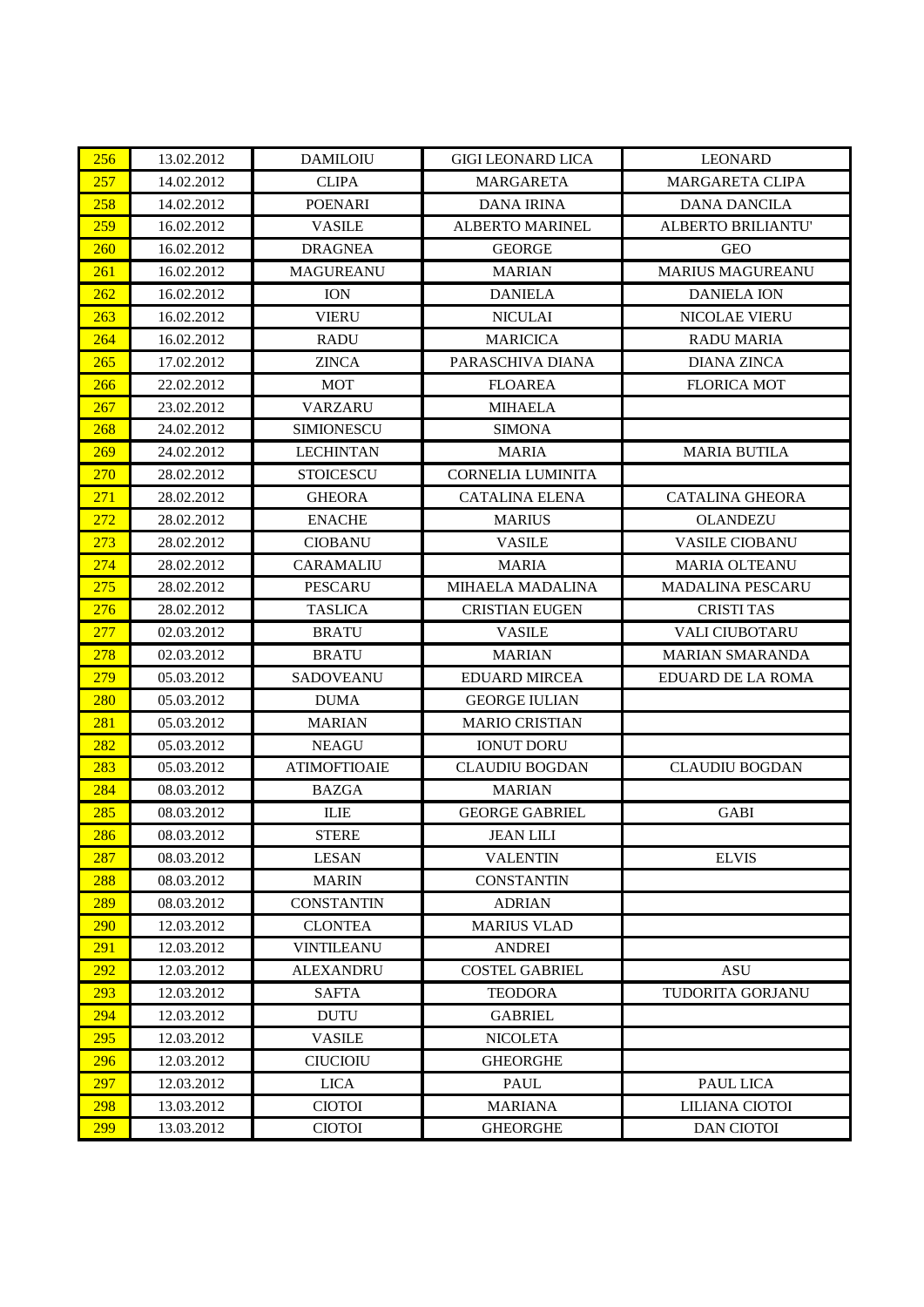| 300 | 13.03.2012 | <b>CIOTOI</b>                          | <b>DANIEL CONSTANTIN</b>    |                                                        |
|-----|------------|----------------------------------------|-----------------------------|--------------------------------------------------------|
| 301 | 13.03.2012 | <b>CIOTOI</b>                          | <b>ADRIAN LIVIU</b>         | LIVIU CIOTOI                                           |
| 302 | 14.03.2012 | <b>CENUSA</b>                          | <b>ALBERT PARASCHIV</b>     | <b>ALBERT IONITA</b>                                   |
| 303 | 14.03.2012 | <b>DRAGAN</b>                          | <b>DOREL MADALIN</b>        |                                                        |
| 304 | 14.03.2012 | <b>SIMION</b>                          | <b>NICOLAE</b>              |                                                        |
| 305 | 14.03.2012 | <b>PEANCI</b>                          | <b>DANIEL</b>               |                                                        |
| 306 | 15.03.2012 | <b>JIANU</b> (FOSTA<br><b>IONESCU)</b> | <b>IRINA</b>                | <b>IRINA LEPA</b>                                      |
| 307 | 15.03.2012 | <b>MIHAI</b>                           | <b>EUGENIA</b>              | <b>EUGENIA FILIP</b>                                   |
| 308 | 19.03.2012 | <b>ANCUTA</b>                          | <b>ALEXANDRU CRISTIAN</b>   | <b>CRISTI NUCA</b>                                     |
| 309 | 19.03.2012 | <b>MANDACHE</b>                        | <b>CONSTANTIN</b>           | <b>BENY LALARU</b>                                     |
| 310 | 19.03.2012 | PREDESCU                               | <b>SANDU FLORIAN</b>        | <b>ROLLY</b>                                           |
| 311 | 19.03.2012 | <b>HAGIU</b>                           | <b>MARIN</b>                | <b>MARIAN BLONDU / MARIAN</b><br><b>HAGIU</b>          |
| 312 | 19.03.2012 | MOLDOVEANU                             | <b>CRISTINA ANDREEA</b>     |                                                        |
| 313 | 19.03.2012 | <b>MARIN</b>                           | <b>ROMEO</b>                | ROMEO NAMOL                                            |
| 314 | 19.03.2012 | <b>ANGHEL</b>                          | <b>VASILE</b>               | <b>VASILE ANGHEL</b>                                   |
| 315 | 19.03.2012 | <b>PREDICA</b>                         | <b>NECULAI</b>              |                                                        |
| 316 | 19.03.2012 | <b>STATE</b>                           | <b>GEORGETA GABRIELA</b>    |                                                        |
| 317 | 19.03.2012 | <b>SPINU</b>                           | <b>NICOLAE</b>              | <b>NICU SPANU</b>                                      |
| 318 | 19.03.2012 | <b>NICOLAU</b>                         | <b>CAMELIA VALENTINA</b>    |                                                        |
| 319 | 19.03.2012 | <b>DICU</b>                            | <b>MARIAN</b>               |                                                        |
| 320 | 19.03.2012 | <b>DARVARU</b>                         | <b>MARIA</b>                | <b>MARIA DARVARU</b>                                   |
| 321 | 19.03.2012 | <b>SPINU</b>                           | <b>ECATERINA</b>            | <b>NINA SPANU</b>                                      |
| 322 | 19.03.2012 | <b>CONSTANTIN</b>                      | <b>SORIN MARIUS</b>         | <b>SORIN TALENT</b>                                    |
| 323 | 20.03.2012 | <b>SOFINET</b>                         | <b>ANTONELA ALINA</b>       | <b>ANTONELA SOFINET</b>                                |
| 324 | 20.03.2012 | <b>PETRACHE</b>                        | <b>BOGDAN</b>               | <b>MAFIOTU'</b>                                        |
| 325 | 20.03.2012 | <b>FIRCA</b>                           | <b>EMIL</b>                 | EMI                                                    |
| 326 | 20.03.2012 | <b>PETRACHE</b>                        | <b>CRISTIAN</b>             | <b>RICHIAN</b>                                         |
| 327 | 20.03.2012 | <b>CALIN</b>                           | <b>MIHAI</b>                | <b>MIHAITA PITICU</b>                                  |
| 328 | 22.03.2012 | <b>LAMBRU</b>                          | <b>GIGI</b>                 |                                                        |
| 329 | 26.03.2012 | ILIE                                   | <b>CLEMENT</b>              |                                                        |
| 330 | 26.03.2012 | <b>IOVA</b>                            | ALEXANDRU AUREL             | <b>RELU PUSTIU</b>                                     |
| 331 | 26.03.2012 | <b>BOITA</b>                           | <b>FLORIN TEODOR</b>        | <b>FLORIN BOITA</b>                                    |
| 332 | 27.03.2012 | <b>LABIS POP</b>                       | <b>CONSTANTIN FLORENTIN</b> |                                                        |
| 333 | 27.03.2012 | <b>LANGA</b>                           | <b>ION ALIN</b>             | <b>ALIN LANGA</b>                                      |
| 334 | 27.03.2012 | <b>GRIGORE</b>                         | <b>FLOREA</b>               | <b>FLORIN GRIGORE</b>                                  |
| 335 | 27.03.2012 | <b>BUCULEI</b>                         | <b>NICOLAE</b>              | NICOLAE DATCU                                          |
| 336 | 27.03.2012 | <b>COVACI</b>                          | <b>MARI</b>                 | <b>MARIANA COVACI</b>                                  |
| 337 | 27.03.2012 | <b>LATARETU</b>                        | <b>CAMELIA</b>              |                                                        |
| 338 | 27.03.2012 | <b>LATARETU</b>                        | <b>VASILE CIPRIAN</b>       |                                                        |
| 339 | 27.03.2012 | <b>CIMPAN</b>                          | <b>RARES LAURENTIU</b>      | <b>RARES CAMPAN</b>                                    |
| 340 | 27.03.2012 | <b>GYORFI</b>                          | <b>DANIELA</b>              | <b>DANIELA GYORFI</b>                                  |
| 341 | 27.03.2012 | <b>SIMIONESCU</b>                      | <b>ADRIAN</b>               | <b>ADRIAN MINUNE / ADRIAN</b><br><b>COPILUL MINUNE</b> |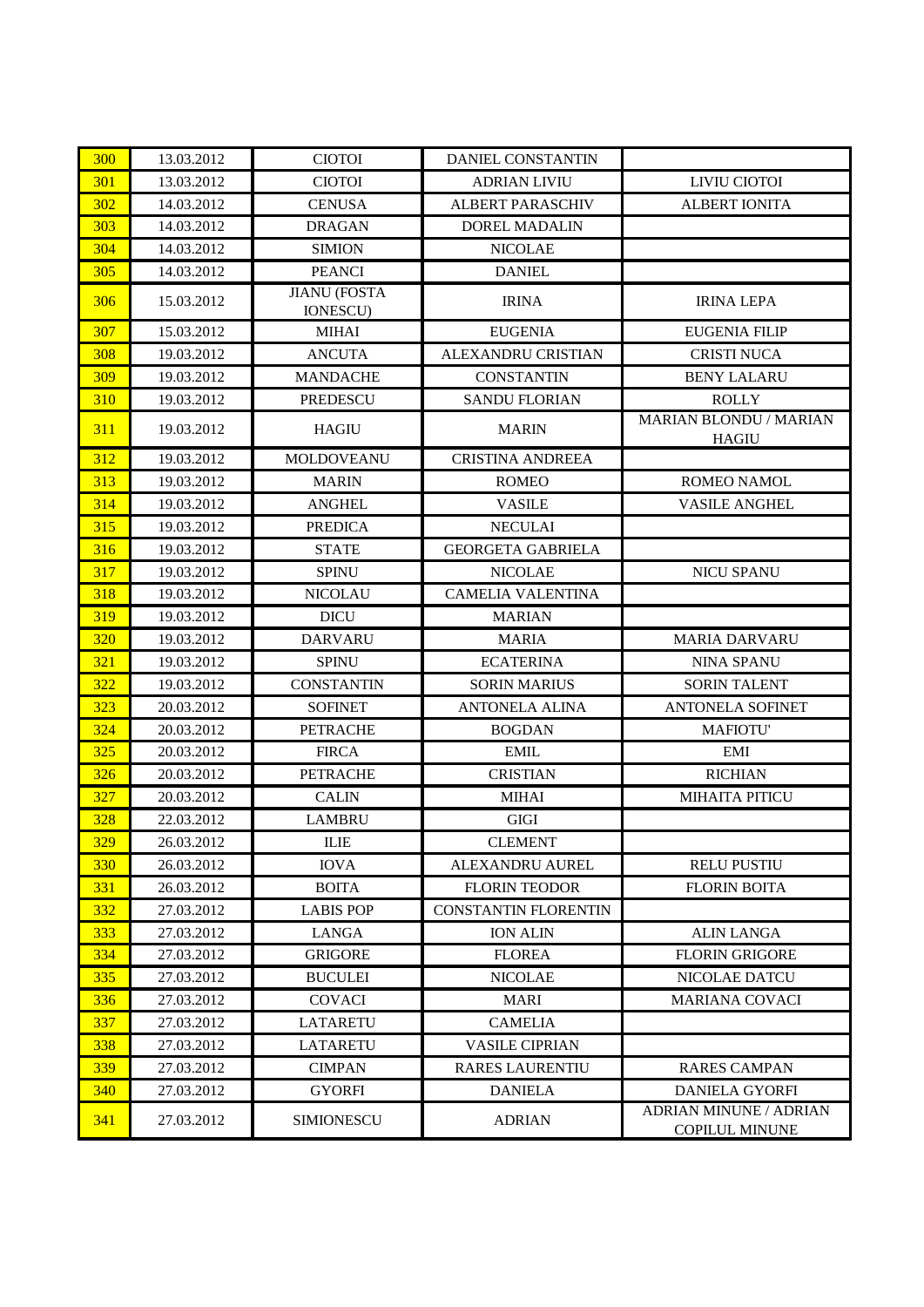| 342 | 27.03.2012 | <b>OPORAN</b>                  | <b>MARIAN</b>          | <b>MARIO BUZOIANU</b>                 |
|-----|------------|--------------------------------|------------------------|---------------------------------------|
| 343 | 27.03.2012 | <b>ARNAUTU</b>                 | <b>VALERIA</b>         | VALERIA ARNAUTU                       |
| 344 | 27.03.2012 | <b>MOCANU</b>                  | <b>MARIAN CATALIN</b>  |                                       |
| 345 | 27.03.2012 | <b>CUCU</b>                    | <b>MARIN</b>           | <b>MARIAN CUCU</b>                    |
| 346 | 29.03.2012 | <b>FAINA</b>                   | ALEXANDRU DORIAN       |                                       |
| 347 | 29.03.2012 | <b>FAINA</b>                   | <b>OANA DIANA</b>      |                                       |
| 348 | 30.03.2012 | <b>GHEORGHE</b>                | <b>MARCELA CARMEN</b>  | <b>CARMINA</b>                        |
| 349 | 02.04.2012 | <b>LESAN</b>                   | <b>ALINA RALUCA</b>    |                                       |
| 350 | 03.04.2012 | <b>OLTEANU</b>                 | <b>ION</b>             |                                       |
| 351 | 03.04.2012 | <b>BALOTA</b>                  | <b>MIRCEA</b>          | MIRCEA MONDIALU'                      |
| 352 | 06.04.2012 | <b>MARISCA</b>                 | ROXANA DANIELA ELENA   | <b>LENA MICLAUS</b>                   |
| 353 | 06.04.2012 | <b>FERARU</b>                  | ANDREEA ELENA          | ANDREEA FERARU                        |
| 354 | 06.04.2012 | <b>CHIVU</b>                   | <b>CHIAMIRAN</b>       |                                       |
| 355 | 06.04.2012 | <b>PISCOI</b>                  | <b>OVIDIU ANDREI</b>   | <b>OVIDIU PISCOI</b>                  |
| 356 | 06.04.2012 | <b>PECINGINA</b>               | <b>NICOLETA</b>        | NICOLETA STAN                         |
| 357 | 06.04.2012 | <b>ENACHE</b>                  | LIVIU LUCIAN           |                                       |
| 358 | 06.04.2012 | <b>ENACHE</b>                  | <b>MIRCEA</b>          |                                       |
| 359 | 06.04.2012 | <b>FILIP</b>                   | <b>MIHAI</b>           |                                       |
| 360 | 09.04.2012 | <b>MICU</b>                    | <b>MARIAN JAN</b>      | <b>MARIAN DE LA BARLAD</b>            |
| 361 | 09.04.2012 | <b>LACATUS</b>                 | <b>GHEORGHE</b>        | <b>GEO GIOVANI</b>                    |
| 362 | 10.04.2012 | <b>CIMPOIASU</b>               | <b>MARIANA</b>         | <b>MARIANA CIMPOIASU</b>              |
| 363 | 10.04.2012 | <b>CALIN</b>                   | <b>ANGELA</b>          |                                       |
| 364 | 10.04.2012 | COJOCARESCU                    | <b>GEORGE MARCEL</b>   |                                       |
| 365 | 10.04.2012 | <b>ROSU</b>                    | <b>ILIE</b>            |                                       |
| 366 | 10.04.2012 | <b>MORUTAN</b>                 | <b>IONELA GEORGETA</b> | <b>IONELA MORUTAN</b>                 |
| 367 | 10.04.2012 | <b>CEUCA</b>                   | <b>ALINA</b>           | <b>ALINA CEUCA</b>                    |
| 368 | 10.04.2012 | <b>CEUCA</b>                   | <b>GENUCA</b>          | <b>GENUCA CEUCA</b>                   |
| 369 | 10.04.2012 | <b>SUSEANU</b>                 | <b>NICOLAE</b>         | <b>SUSANU</b>                         |
| 370 | 10.04.2012 | <b>OANA</b>                    | <b>IONELA</b>          | <b>IONELA OANA</b>                    |
| 371 | 10.04.2012 | <b>CORLATAN</b>                | ANCUTA GEORGETA        | ANCUTA CORLATAN                       |
| 372 | 10.04.2012 | <b>MANDACHE</b><br>(PARASCHIV) | SIMONA CRISTINA        |                                       |
| 373 | 10.04.2012 | <b>STANISLAV</b>               | <b>MIHAI RAZVAN</b>    |                                       |
| 374 | 12.04.2012 | <b>PASCA</b>                   | PAULA LORENA           | PAULA PASCA                           |
| 375 | 12.04.2012 | <b>PAULIUC</b>                 | <b>LUMINITA</b>        | LUMINITA PAULIUC /<br><b>LORRAINE</b> |
| 376 | 12.04.2012 | <b>PERESCU</b>                 | <b>NICOLAE</b>         | LACI                                  |
| 377 | 18.04.2012 | <b>ILIE</b>                    | <b>SAFTICA</b>         |                                       |
| 378 | 18.04.2012 | <b>MARINCA</b>                 | <b>MARIA</b>           | <b>MIOARA MARINCA</b>                 |
| 379 | 18.04.2012 | <b>VASII</b>                   | <b>IOANA</b>           |                                       |
| 380 | 18.04.2012 | <b>MUNTEAN</b>                 | SERGIU NICOLAE         |                                       |
| 381 | 18.04.2012 | <b>BOGDAN</b>                  | <b>CLAUDIU</b>         |                                       |
| 382 | 18.04.2012 | <b>MINEA</b>                   | <b>ALEXANDRU IOAN</b>  |                                       |
| 383 | 18.04.2012 | <b>DURA</b>                    | <b>ADRIAN VALENTIN</b> |                                       |
| 384 | 19.04.2012 | <b>CIOCARLIE</b>               | <b>FLORIAN</b>         | <b>FLORIN</b>                         |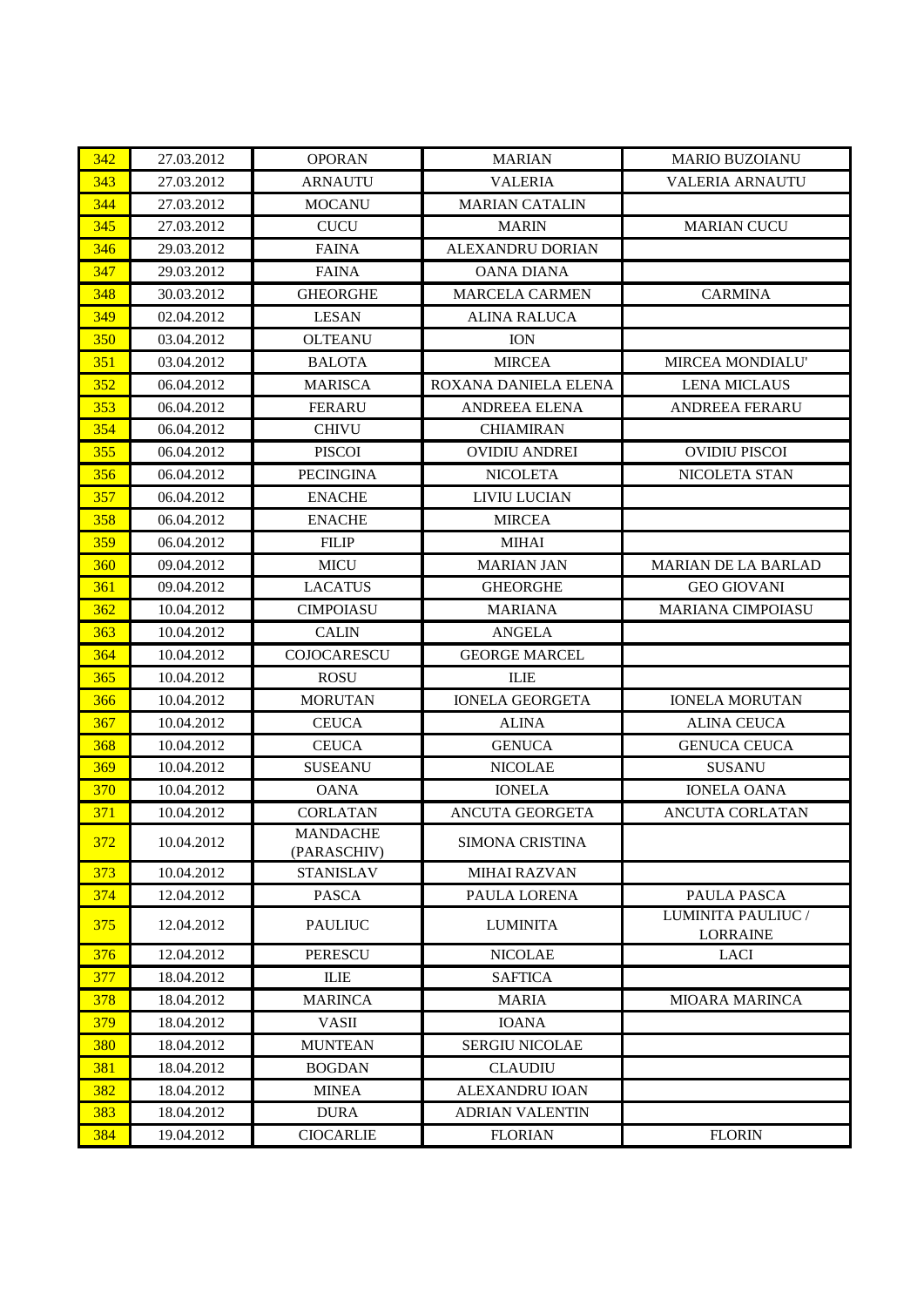| 385 | 20.04.2012 | <b>BROSCAREANU</b>  | <b>AURORA</b>             | <b>AURA</b>                                                 |
|-----|------------|---------------------|---------------------------|-------------------------------------------------------------|
| 386 | 23.04.2012 | <b>CHIS</b>         | <b>MIHAI</b>              | <b>CHISU</b>                                                |
| 387 | 23.04.2012 | <b>MUNTEANU</b>     | <b>FLORENTIN</b>          |                                                             |
| 388 | 24.04.2012 | <b>MIRCEA</b>       | <b>MARIN</b>              |                                                             |
| 389 | 25.04.2012 | <b>CAPLESCU</b>     | <b>VICTOR</b>             |                                                             |
| 390 | 02.05.2012 | <b>VERESEZAN</b>    | <b>FLORENTIN SANDU</b>    | TINU VERESEZAN                                              |
| 391 | 02.05.2012 | <b>CALTUN</b>       | <b>GHEORGHE</b>           | <b>GHITA CALTUN BRANCU</b>                                  |
| 392 | 02.05.2012 | <b>POPA</b>         | <b>COSTEL</b>             | <b>COSTEL POPA</b>                                          |
| 393 | 02.05.2012 | <b>NICOLICI</b>     | <b>MARCU</b>              | <b>MARCU NICOLICI</b>                                       |
| 394 | 02.05.2012 | <b>DODU</b>         | <b>ANICA</b>              | <b>ANI CRACIUN</b>                                          |
| 395 | 02.05.2012 | <b>TANASE</b>       | <b>IONELA</b>             | <b>IONELA PRODAN</b>                                        |
| 396 | 02.05.2012 | <b>SAMBRIAN</b>     | <b>PAULA</b>              |                                                             |
| 397 | 08.05.2012 | <b>LACATUSU</b>     | <b>ANTONIO SORIN</b>      |                                                             |
| 398 | 11.05.2012 | <b>MOLDOVAN</b>     | <b>IOAN CLAUDIU</b>       | <b>CLAUDIU MOLDOVAN</b>                                     |
| 399 | 11.05.2012 | <b>PRIESCU</b>      | <b>MIHAI VALENTIN</b>     | <b>MIHAI PRIESCU</b>                                        |
| 400 | 11.05.2012 | <b>ION</b>          | <b>MIHAELA</b>            | MIHAELA GURAU                                               |
| 401 | 11.05.2012 | <b>JULA</b>         | <b>ALEXANDRU</b>          |                                                             |
| 402 | 14.05.2012 | RADU (FOSTA DRAGOI) | RALUCA FLAVIA             | <b>RALUCA DRAGOI</b>                                        |
| 403 | 15.05.2012 | <b>CIURAR</b>       | <b>TIBERIU MARIUS</b>     | <b>TIBISOR GHEZA</b>                                        |
| 404 | 15.05.2012 | <b>MERSAN</b>       | <b>DANUVIUS</b>           | <b>DANUT MERSAN</b>                                         |
| 405 | 15.05.2012 | <b>BESCHI</b>       | <b>CRISTIAN</b>           |                                                             |
| 406 | 18.05.2012 | <b>BUNICA</b>       | MARINELA GEORGIANA        | <b>GEORGIANA</b>                                            |
| 407 | 22.05.2012 | <b>FARCAS</b>       | <b>CRISTINA MARIA</b>     | <b>FARCAS CRISTINA MARIA</b>                                |
| 408 | 22.05.2012 | <b>RADUCANU</b>     | <b>FLORIN</b>             | FLORIN DE LA MOGOSOAIA                                      |
| 409 | 22.05.2012 | <b>COSTACHE</b>     | <b>MARIUS AUREL</b>       | <b>AUREL DE LA BOBESTI / AUREL</b><br><b>KAMPIONU' BAND</b> |
| 410 | 22.05.2012 | <b>MACOVEI</b>      | <b>MARIA</b>              | <b>MARIA MACOVEI</b>                                        |
| 411 | 22.05.2012 | <b>PARASCHIVU</b>   | <b>VICTORIA</b>           | DANIELA PARASCHIVU                                          |
| 412 | 24.05.2012 | <b>BONDARI</b>      | <b>VICTOR</b>             | <b>VICTOR BONDARI</b>                                       |
| 413 | 28.05.2012 | <b>NICOLAE</b>      | ORLANDO STEFAN            | <b>FANE</b>                                                 |
| 414 | 29.05.2012 | <b>DORDOI</b>       | <b>IOAN</b>               |                                                             |
| 415 | 29.05.2012 | <b>DUMITRESCU</b>   | <b>IONUT MIRON</b>        | <b>DUMI PRINTU'</b>                                         |
| 416 | 29.05.2012 | <b>ARMEANCA</b>     | DANIEL CONSTANTIN         | <b>ELIS ARMEANCA</b>                                        |
| 417 | 29.05.2012 | <b>SIMION</b>       | <b>DORU</b>               | <b>DORU ARMEANCA</b>                                        |
| 418 | 30.05.2012 | <b>MAGUREANU</b>    | <b>CONSTANTIN ANTONIO</b> | <b>ANTONIO MAGUREANU</b>                                    |
| 419 | 30.05.2012 | <b>MARIN</b>        | <b>MARIAN</b>             | <b>MARINICA NAMOL</b>                                       |
| 420 | 01.06.2012 | <b>BALMAU</b>       | <b>ECATERINA CAMELIA</b>  | <b>CAMELIA BALMAU</b>                                       |
| 421 | 06.06.2012 | <b>NOVAC</b>        | <b>STEFAN FLORIN</b>      | <b>FLORIN NOVAC</b>                                         |
| 422 | 06.06.2012 | <b>NOVAC</b>        | <b>VALENTINA VIORICA</b>  | <b>VALENTINA NOVAC</b>                                      |
| 423 | 11.06.2012 | <b>JUNCU</b>        | MARIA MIRELA SABRINA      | <b>SABRINA</b>                                              |
| 424 | 13.06.2012 | <b>FEREZAN</b>      | <b>CALIN MIRCEA</b>       |                                                             |
| 425 | 14.06.2012 | <b>GRECU</b>        | LILIANA CORINA            |                                                             |
| 426 | 14.06.2012 | <b>BROTAC</b>       | <b>SANDU COSTEL</b>       |                                                             |
| 427 | 14.06.2012 | <b>OLARU</b>        | <b>NICUSOR BOGDAN</b>     | <b>BOGDAN OLARU</b>                                         |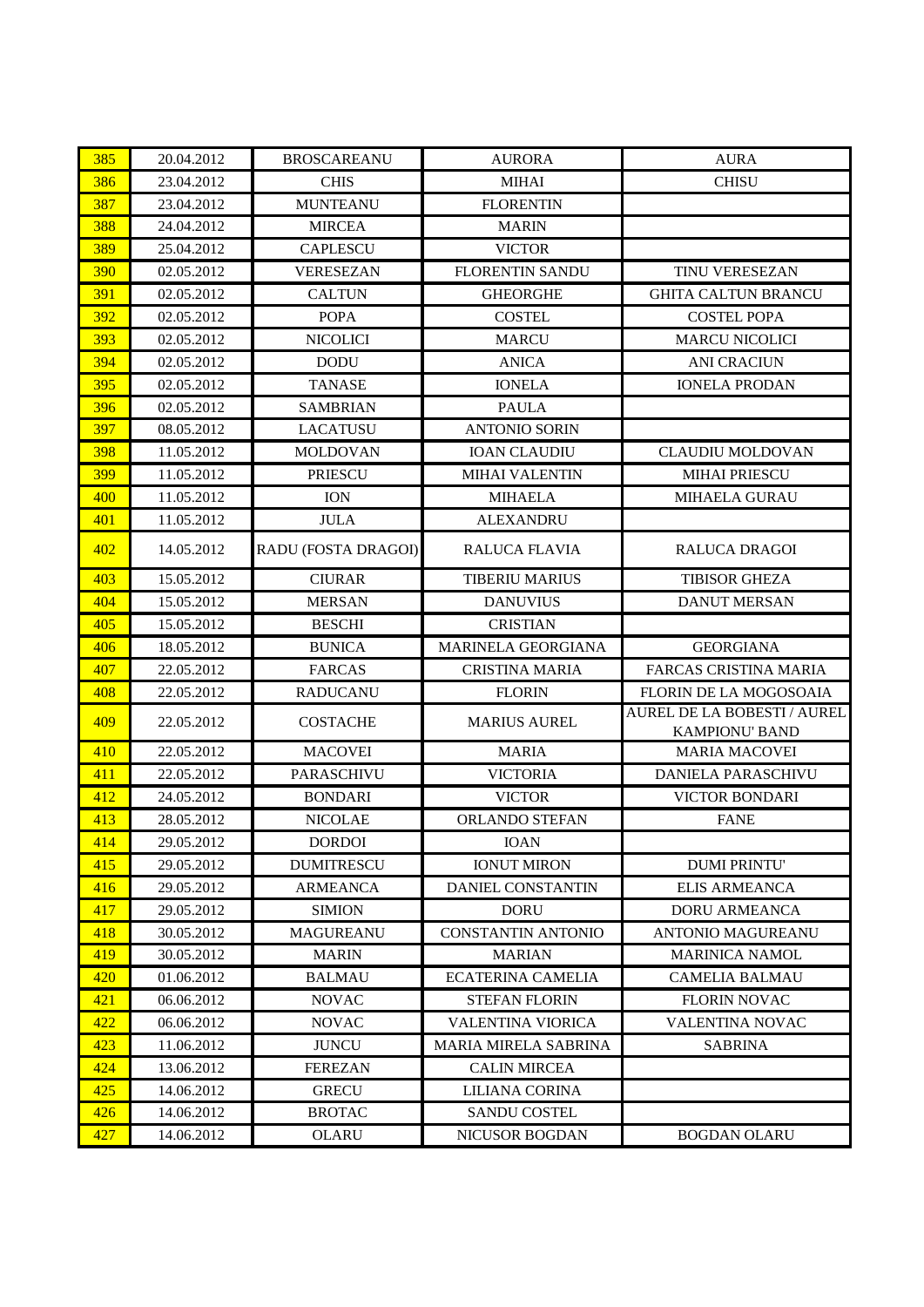| 428 | 14.06.2012 | <b>BARCAN CEBUCESCU</b> | <b>AMELIA OANA</b>                       | <b>OANA BARCAN</b>      |
|-----|------------|-------------------------|------------------------------------------|-------------------------|
| 429 | 14.06.2012 | <b>PETRESCU</b>         | <b>ADRIAN</b>                            |                         |
| 430 | 14.06.2012 | <b>BUFU</b>             | <b>ANA MARIA</b>                         |                         |
| 431 | 14.06.2012 | <b>SERBAN</b>           | <b>BOGDAN FLORIN</b>                     |                         |
| 432 | 14.06.2012 | CALDARE                 | <b>BOGDAN IONUT</b>                      |                         |
| 433 | 14.06.2012 | <b>RADUTA</b>           | <b>ANDRADA</b>                           |                         |
| 434 | 14.06.2012 | <b>POP</b>              | <b>ALEXANDRINA</b>                       |                         |
| 435 | 14.06.2012 | <b>BOSNEA</b>           | <b>GEORGE</b>                            |                         |
| 436 | 14.06.2012 | <b>NICU</b>             | <b>ALIN CLAUDIU</b>                      |                         |
| 437 | 14.06.2012 | <b>MARINA</b>           | <b>CRISTINA</b>                          |                         |
| 438 | 14.06.2012 | <b>BARBU</b>            | <b>MIHAELA</b>                           |                         |
| 439 | 14.06.2012 | <b>VASILE</b>           | <b>DORINEL</b>                           |                         |
| 440 | 15.06.2012 | <b>SACALUS</b>          | <b>CATALIN</b>                           | <b>CATALIN SACALUS</b>  |
| 441 | 18.06.2012 | <b>MOTOFELIA</b>        | <b>ANUTA MARIA</b>                       |                         |
| 442 | 20.06.2012 | <b>DINU</b>             | <b>VALENTIN</b>                          | <b>VALENTIN DINU</b>    |
| 443 | 21.06.2012 | <b>CERNEA</b>           | <b>DANIELA</b>                           | <b>DANIELA CERNEA</b>   |
| 444 | 21.06.2012 | <b>DIN</b>              | <b>LAURA DIANA</b>                       | <b>DIANA CALINESCU</b>  |
| 445 | 21.06.2012 | <b>VASILE</b>           | ANDREEA MARILENA                         |                         |
| 446 | 21.06.2012 | <b>DINA</b>             | <b>LAVINIA DOLORES</b>                   | <b>LAVINIA BIRSOGHE</b> |
| 447 | 21.06.2012 | <b>GRAMA</b>            | <b>TAMARA</b>                            |                         |
| 448 | 21.06.2012 | <b>BOGDAN</b>           | <b>FILUTA</b>                            | <b>FILUTA BOGDAN</b>    |
| 449 | 21.06.2012 | <b>CAPRARU</b>          | <b>ELENA</b>                             | <b>LILIANA POPA</b>     |
| 450 | 21.06.2012 | <b>GHEORGHE</b>         | <b>PAULA</b>                             |                         |
| 451 | 21.06.2012 | <b>GRAMA</b>            | <b>DORA MIHAELA</b>                      |                         |
| 452 | 21.06.2012 | <b>KLEIN</b>            | <b>FRANCISC</b>                          |                         |
| 453 | 21.06.2012 | <b>PIRJOL</b>           | <b>ION</b>                               |                         |
| 454 | 21.06.2012 | <b>VADUVA</b>           | LUMINITA FREDIANA                        |                         |
| 455 | 21.06.2012 | <b>ENCULESCU</b>        | <b>LIVIA</b>                             |                         |
| 456 | 21.06.2012 | <b>TURCITU</b>          | <b>SANDU</b>                             |                         |
| 457 | 21.06.2012 | <b>IORGA</b>            | <b>NELU</b>                              |                         |
| 458 | 21.06.2012 | <b>SERBAN</b>           | <b>AURINA</b>                            |                         |
| 459 | 21.06.2012 | <b>PITICU</b>           | <b>CONSTANTIN ALIN</b>                   |                         |
| 460 | 21.06.2012 | <b>RUSESCU</b>          | <b>ION</b>                               |                         |
| 461 | 21.06.2012 | <b>NICOLCIOIU</b>       | <b>ION</b>                               |                         |
| 462 | 21.06.2012 | <b>DRANICEANU</b>       | <b>BOGDAN MIHAI</b>                      |                         |
| 463 | 25.06.2012 | <b>SERBAN</b>           | <b>ION</b>                               | NELU SERBAN             |
| 464 | 25.06.2012 | <b>SUSCA</b>            | <b>MARIANA</b>                           | <b>MARIANA SUSCA</b>    |
| 465 | 25.06.2012 | <b>VADUVA</b>           | <b>OCTAVIAN</b>                          | <b>ADI VADUVA</b>       |
| 466 | 25.06.2012 | <b>IENEA</b>            | <b>ION</b>                               | <b>IONITA IENEA</b>     |
| 467 | 25.06.2012 | <b>DARABANT</b>         | <b>DARIUS CAIUS</b><br><b>CONSTANTIN</b> |                         |
| 468 | 25.06.2012 | <b>BANICIU</b>          | <b>FLORENTIN</b>                         |                         |
| 469 | 25.06.2012 | <b>HARIGA</b>           | <b>GRIGORE BUJOR</b>                     |                         |
| 470 | 25.06.2012 | <b>BANICIU</b>          | <b>NICOLAIE</b>                          | LITA NICOLAIE BANICIU   |
| 471 | 25.06.2012 | <b>DUMBRAVA</b>         | <b>CARMEN RODICA</b>                     | <b>CARMEN POPOVICI</b>  |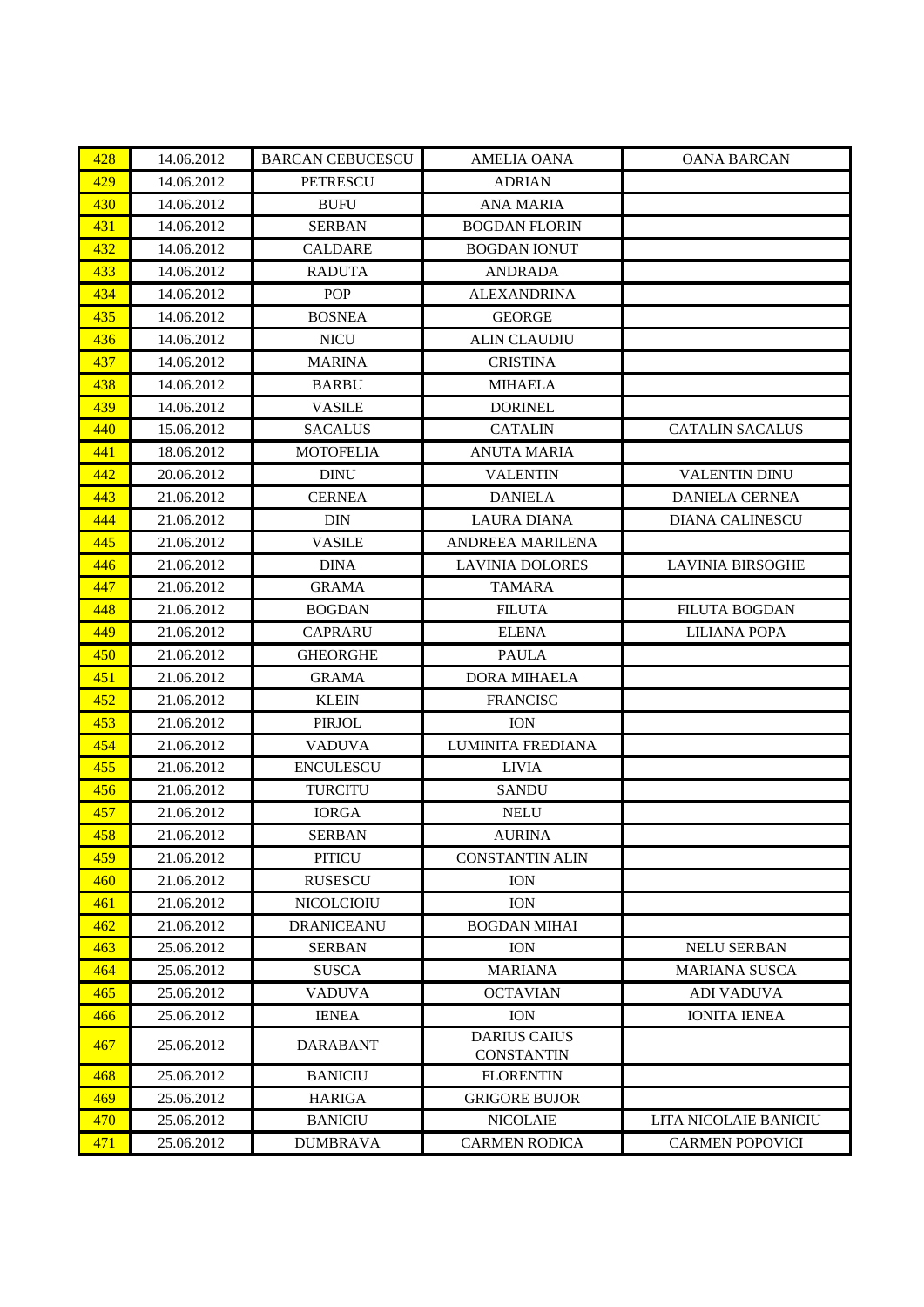| 472 | 27.06.2012 | <b>MARIN</b>          | THEODORA CAMELIA          | <b>CAMY</b>               |
|-----|------------|-----------------------|---------------------------|---------------------------|
| 473 | 28.06.2012 | <b>BUCUR</b>          | <b>VIOREL</b>             | VIOREL DE LA CONSTANTA    |
| 474 | 28.06.2012 | <b>LUKAS</b>          | <b>DIETMAR DANIEL</b>     | PUIU FAGARASANU           |
| 475 | 28.06.2012 | <b>FILIP</b>          | <b>IRINA DUMITRITA</b>    |                           |
| 476 | 02.07.2012 | <b>LAUTARU</b>        | <b>CONSTANTIN</b>         | <b>COSTICA BOIERU'</b>    |
| 477 | 02.07.2012 | <b>MERCORE</b>        | <b>CRISTIAN VALENTIN</b>  |                           |
| 478 | 02.07.2012 | <b>CORUTI</b>         | <b>EMILIAN CRISTIAN</b>   |                           |
| 479 | 02.07.2012 | <b>PETRUSCA</b>       | <b>IOAN</b>               |                           |
| 480 | 02.07.2012 | <b>CIORANU</b>        | <b>VASILE BOGDAN</b>      | <b>BOGDAN CIORANU</b>     |
| 481 | 04.07.2012 | <b>DICU</b>           | <b>GHEORGHE ALIN</b>      | <b>ALINU AJ</b>           |
| 482 | 09.07.2012 | <b>DAVID</b>          | <b>MIHAIL</b>             |                           |
| 483 | 16.07.2012 | <b>ALEXANDRU</b>      | <b>VASILE</b>             | <b>SILE DE LA CERNICA</b> |
| 484 | 18.07.2012 | <b>LITA</b>           | <b>ALBERT NICUSOR</b>     | ALBERTO DE LA BARBULESTI  |
| 485 | 30.07.2012 | <b>URSU</b>           | <b>MIRELA IONELA</b>      |                           |
| 486 | 31.07.2012 | <b>LITA</b>           | <b>GHEORGHE</b>           | <b>GEORGE NICOLOIU</b>    |
| 487 | 01.08.2012 | <b>VULPESCU</b>       | <b>SONIA LARISA</b>       | <b>LARISA VULPESCU</b>    |
| 488 | 02.08.2012 | <b>ROTARU</b>         | <b>LAURENTIU ADRIAN</b>   |                           |
| 489 | 08.08.2012 | <b>DOBRE</b>          | <b>LUIS DAVID</b>         | <b>BABI MINUNE</b>        |
| 490 | 08.08.2012 | <b>POPOVIC</b>        | <b>MARIA</b>              | <b>MARIANA GANTU</b>      |
| 491 | 08.08.2012 | <b>BELAUSCHI</b>      | <b>GRIGORE</b>            | <b>GORE BELANSCHI</b>     |
| 492 | 09.08.2012 | <b>ANDREI</b>         | <b>ANA MARIA</b>          |                           |
| 493 | 21.08.2012 | <b>MURARESCU</b>      | <b>MARIA</b>              | <b>MARIOARA MURARESCU</b> |
| 494 | 04.09.2012 | <b>NANCIU</b>         | <b>LAURENTIU</b>          | <b>MATTEO</b>             |
| 495 | 04.09.2012 | <b>DAN</b>            | <b>FLORENTINA MIHAELA</b> | <b>FLORENTINA</b>         |
| 496 | 11.09.2012 | <b>DUMITRESCU</b>     | <b>DANUT</b>              |                           |
| 497 | 11.09.2012 | <b>CASTILLO OSUNA</b> | RAMONA MIRABELA           |                           |
| 498 | 13.09.2012 | <b>ROSCA</b>          | <b>LUMINITA ADINA</b>     | <b>ADINA ROSCA</b>        |
| 499 | 13.09.2012 | <b>GHERMAN</b>        | <b>GRIGORE</b>            | <b>GRIGORE GHERMAN</b>    |
| 500 | 24.09.2012 | <b>BURCEA</b>         | <b>PARASCHIV</b>          | <b>LILIAN BURCEA</b>      |
| 501 | 24.09.2012 | <b>ALUNCARITE</b>     | <b>OVIDIU</b>             |                           |
| 502 | 24.09.2012 | <b>KAPTAR</b>         | <b>GENNADII</b>           |                           |
| 503 | 24.09.2012 | <b>CHITIC</b>         | <b>DECEBAL</b>            | DAN DECEBAL CHITIC        |
| 504 | 24.09.2012 | <b>CROITOR</b>        | <b>DINU</b>               |                           |
| 505 | 24.09.2012 | <b>MITOCEANU</b>      | <b>GEORGE RAZVAN</b>      | <b>RAZVAN MITOCEANU</b>   |
| 506 | 24.09.2012 | <b>VISINAR</b>        | <b>CRISTIAN CEZAR</b>     |                           |
| 507 | 24.09.2012 | <b>DULCEAC</b>        | <b>CODRU</b>              |                           |
| 508 | 24.09.2012 | <b>MARGINEANU</b>     | <b>ELENA</b>              |                           |
| 509 | 24.09.2012 | <b>CIUTA</b>          | <b>ELENA</b>              | <b>LENUTA CIUTA</b>       |
| 510 | 24.09.2012 | <b>DULCEAC</b>        | <b>CARMEN</b>             |                           |
| 511 | 24.09.2012 | <b>LULCIUC</b>        | <b>VALENTINA</b>          | VALENTINA TIPA LULCIUC    |
| 512 | 24.09.2012 | <b>STANDOLARU</b>     | <b>TEODOR LIVIU</b>       |                           |
| 513 | 24.09.2012 | <b>RADU</b>           | <b>CRISTINEL</b>          |                           |
| 514 | 24.09.2012 | <b>CROITORIU</b>      | <b>ADRIANA ELENA</b>      |                           |
| 515 |            |                       | <b>VICTOR PETRU</b>       |                           |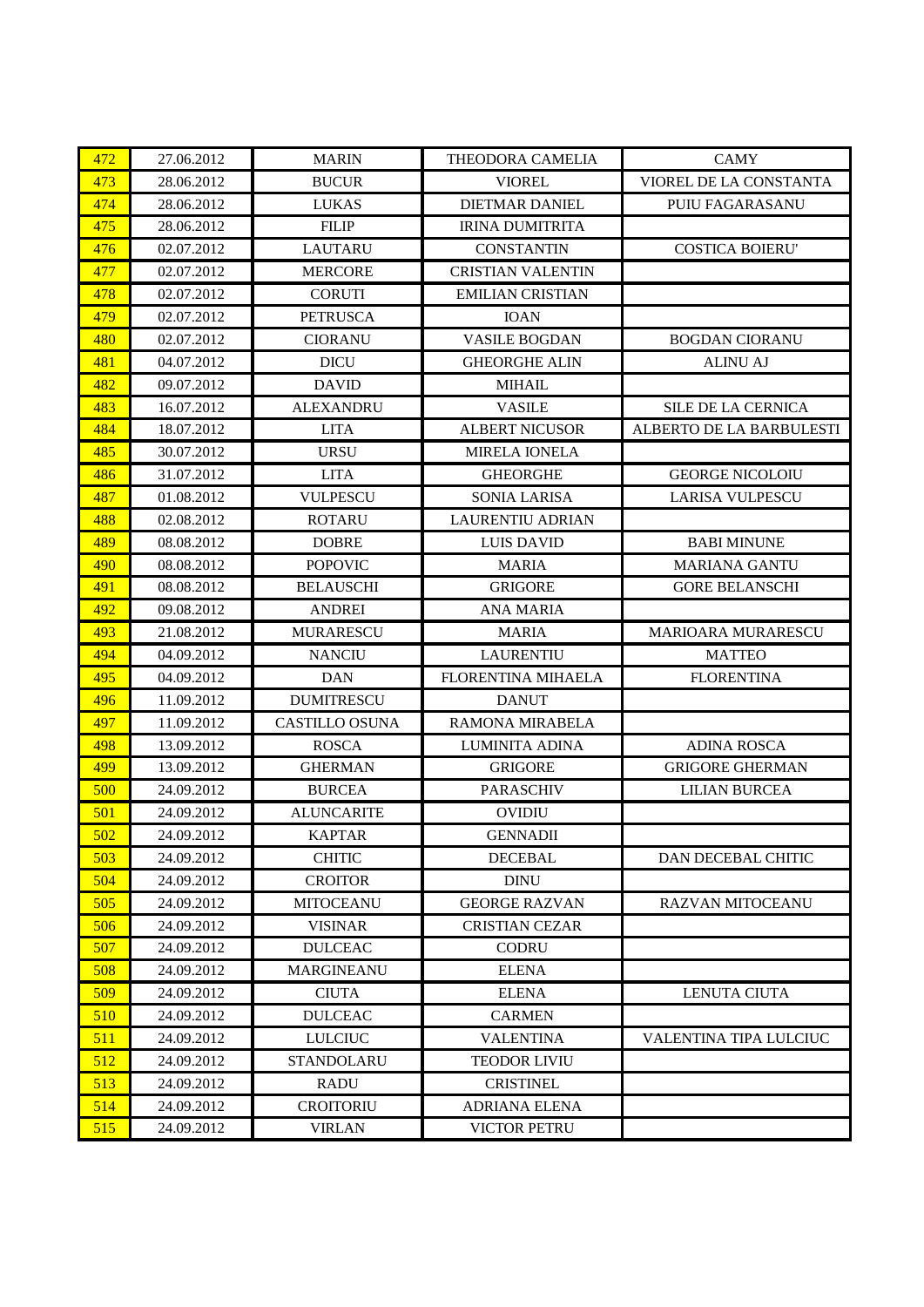| 516 | 24.09.2012 | <b>COSTIN</b>     | <b>ALEXANDRU IONUT</b>    |                          |
|-----|------------|-------------------|---------------------------|--------------------------|
| 517 | 24.09.2012 | <b>RAICU</b>      | <b>LEONARD CIPRIAN</b>    |                          |
| 518 | 24.09.2012 | <b>BURCEA</b>     | <b>GABRIELA ADRIANA</b>   |                          |
| 519 | 24.09.2012 | <b>TANTA</b>      | <b>IONUT CATALIN</b>      |                          |
| 520 | 24.09.2012 | <b>CORJAN</b>     | <b>VIORICA</b>            | VIORICA DAUD CORJAN      |
| 521 | 24.09.2012 | <b>VLIGEA</b>     | <b>VALENTIN</b>           | <b>VALENTIN VLIGEA</b>   |
| 522 | 24.09.2012 | <b>CURCUTA</b>    | <b>ALEXANDRU</b>          |                          |
| 523 | 24.09.2012 | <b>HARIUC</b>     | <b>ILIE</b>               |                          |
| 524 | 24.09.2012 | <b>PALANIUC</b>   | <b>CRISTINA LAVINIA</b>   |                          |
| 525 | 24.09.2012 | <b>VICOL</b>      | <b>MARIA</b>              | <b>MARIA VICOL</b>       |
| 526 | 24.09.2012 | <b>COSTEA</b>     | <b>CIPRIAN</b>            |                          |
| 527 | 24.09.2012 | <b>VITALARIU</b>  | <b>VASILE</b>             |                          |
| 528 | 24.09.2012 | <b>STEFANESCU</b> | <b>OCTAV</b>              |                          |
| 529 | 24.09.2012 | <b>MATEUTA</b>    | <b>MIHAELA</b>            |                          |
| 530 | 24.09.2012 | <b>BURCEA</b>     | <b>COSTICA</b>            | <b>COSTEL BURCEA</b>     |
| 531 | 24.09.2012 | <b>MUNTEANU</b>   | <b>IULIAN</b>             |                          |
| 532 | 24.09.2012 | <b>LAZURCA</b>    | <b>COSTEL</b>             |                          |
| 533 | 24.09.2012 | <b>DRANCA</b>     | <b>LAURA GEORGETA</b>     |                          |
| 534 | 24.09.2012 | <b>LAZURCA</b>    | <b>ALIONA</b>             |                          |
| 535 | 24.09.2012 | <b>APETREI</b>    | <b>RUXANDRA</b>           |                          |
| 536 | 24.09.2012 | <b>CHIRIAC</b>    | <b>MARIUS</b>             |                          |
| 537 | 24.09.2012 | <b>LUPU</b>       | <b>EMIL</b>               | <b>GIGANTUL</b>          |
| 538 | 24.09.2012 | <b>NEMTOI</b>     | <b>IOAN ILIE</b>          |                          |
| 539 | 24.09.2012 | <b>LUPULEAC</b>   | <b>GABRIEL</b>            |                          |
| 540 | 24.09.2012 | <b>GRIGA</b>      | <b>IULIAN OVIDIU</b>      |                          |
| 541 | 24.09.2012 | <b>CHITIC</b>     | <b>ELENA</b>              |                          |
| 542 | 24.09.2012 | <b>CHITIC</b>     | <b>IONUT DRAGOS</b>       |                          |
| 543 | 24.09.2012 | <b>CHELARIU</b>   | <b>LIVIU</b>              | LIVIU CHELARU            |
| 544 | 24.09.2012 | <b>DRAGOI</b>     | <b>ADRIAN NICOLAE</b>     |                          |
| 545 | 24.09.2012 | <b>CALISTRU</b>   | <b>MIHAELA LILIANA</b>    |                          |
| 546 | 24.09.2012 | <b>VIRLAN</b>     | <b>DALIA</b>              |                          |
| 547 | 24.09.2012 | <b>NICOARA</b>    | <b>MIHAIL</b>             |                          |
| 548 | 24.09.2012 | <b>PALANIUC</b>   | <b>GHEORGHE</b>           |                          |
| 549 | 24.09.2012 | <b>VISINAR</b>    | <b>VERGINIA</b>           |                          |
| 550 | 24.09.2012 | <b>BOCANET</b>    | LAURENTIU ADRIAN          |                          |
| 551 | 24.09.2012 | <b>PASCAL</b>     | <b>CONSTANTIN</b>         | <b>CONSTANTIN PASCAL</b> |
| 552 | 24.09.2012 | <b>DINCA</b>      | <b>CRISTIAN SEBASTIAN</b> |                          |
| 553 | 25.09.2012 | <b>SFICHI</b>     | <b>MIHAELA</b>            |                          |
| 554 | 01.10.2012 | <b>STOICA</b>     | <b>MARIA</b>              | <b>VERONICA STOICA</b>   |
| 555 | 04.10.2012 | <b>BAHRIN</b>     | <b>CONSTANTIN</b>         | <b>CONSTANTIN BAHRIN</b> |
| 556 | 04.10.2012 | <b>RUSU</b>       | <b>RITA ANGELA</b>        | ANGELA RUSU              |
| 557 | 04.10.2012 | <b>LEANCA</b>     | <b>VIOREL</b>             |                          |
| 558 | 04.10.2012 | <b>FINIS</b>      | <b>GHEORGHE</b>           | <b>GEORGE FINIS</b>      |
| 559 | 04.10.2012 | <b>CORJAN</b>     | <b>IGOR</b>               | <b>IGOR CORJAN</b>       |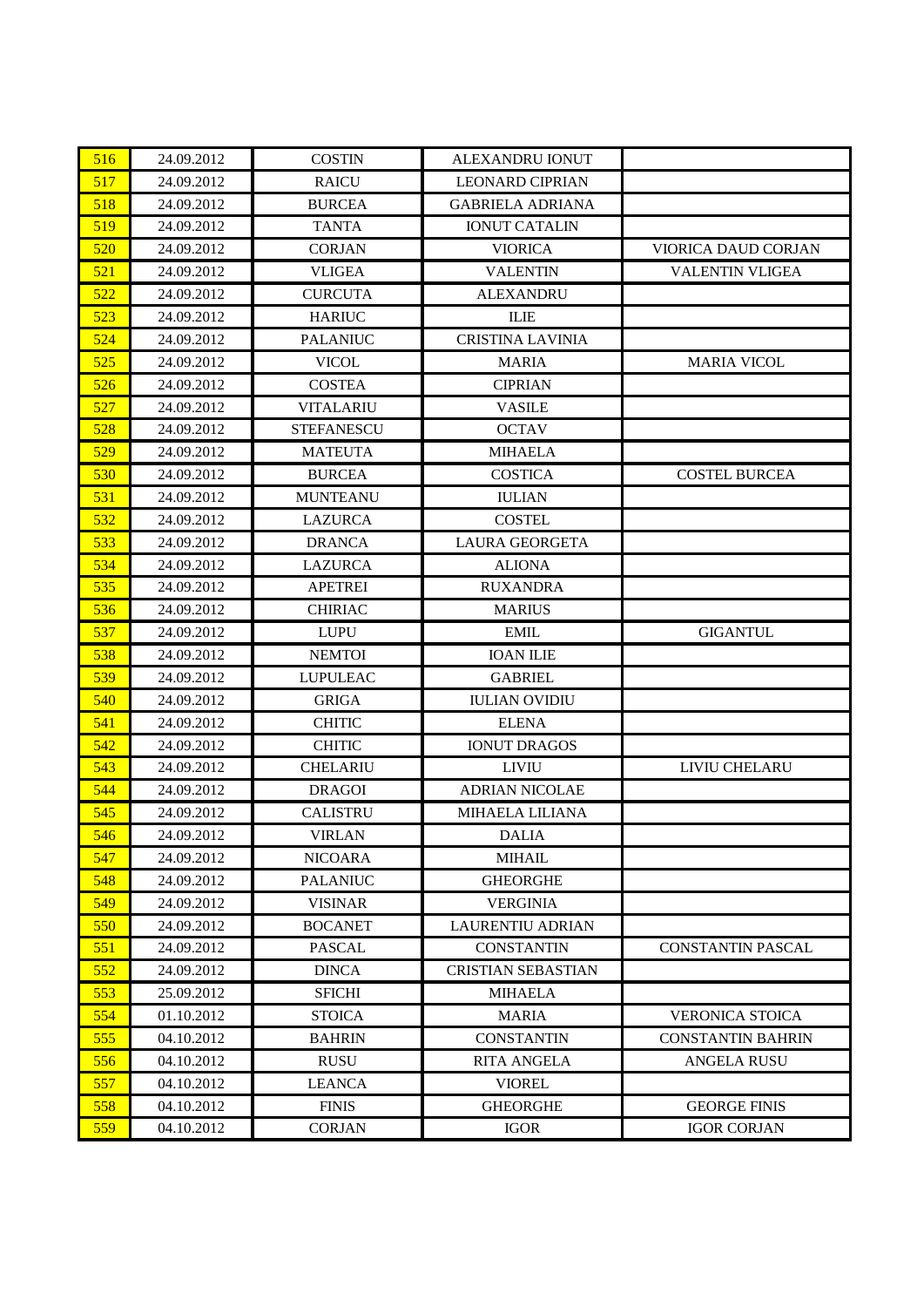| 560 | 04.10.2012 | <b>MARASAC</b>                      | <b>LUCICA</b>           | LUCICA PALTINEANU                                              |
|-----|------------|-------------------------------------|-------------------------|----------------------------------------------------------------|
| 561 | 04.10.2012 | <b>STRATULAT</b>                    | <b>VOLODYMYR</b>        |                                                                |
| 562 | 04.10.2012 | <b>GAIDUR</b>                       | <b>ALIN CONSTANTIN</b>  |                                                                |
| 563 | 04.10.2012 | <b>DUMITRAS</b>                     | <b>COSTEL</b>           | <b>COSTEL DUMITRAS</b>                                         |
| 564 | 04.10.2012 | LAZAR                               | <b>DANIELA ADINA</b>    | <b>ADINA LAZAR</b>                                             |
| 565 | 04.10.2012 | <b>BOZGAN</b>                       | <b>DANA DELIA</b>       |                                                                |
| 566 | 04.10.2012 | <b>BOZGAN</b>                       | <b>DAN STEFAN</b>       |                                                                |
| 567 | 08.10.2012 | <b>IONESCU</b>                      | <b>NICULAE</b>          |                                                                |
| 568 | 11.10.2012 | <b>REDNIC</b>                       | <b>STEFAN</b>           | <b>STEFAN REDNIC</b>                                           |
| 569 | 16.10.2012 | <b>MAROCICO</b>                     | <b>IOAN</b>             | NELUTU MAROCICO                                                |
| 570 | 16.10.2012 | <b>POPESCU</b>                      | <b>CRISTIAN LEONIDA</b> | <b>CRISTIAN POPESCU</b>                                        |
| 571 | 16.10.2012 | <b>MURGU</b>                        | <b>STEFAN</b>           | <b>STEFAN MURGU</b>                                            |
| 572 | 22.10.2012 | <b>ENACHE</b>                       | VALENTIN IONUT COSMIN   |                                                                |
| 573 | 22.10.2012 | <b>VOICULET</b>                     | <b>ALEXANDRU MARIN</b>  |                                                                |
| 574 | 22.10.2012 | <b>LEPADATU</b>                     | <b>GIANINA</b>          |                                                                |
| 575 | 22.10.2012 | <b>FILIP</b>                        | <b>GHEORGHE</b>         |                                                                |
| 576 | 22.10.2012 | <b>DUMITRU</b>                      | <b>IULIA ALEXANDRA</b>  |                                                                |
| 577 | 22.10.2012 | <b>CAPRARU</b>                      | <b>ELENA MARCELA</b>    |                                                                |
| 578 | 22.10.2012 | <b>DINCA</b>                        | <b>ADRIAN GABRIEL</b>   |                                                                |
| 579 | 22.10.2012 | <b>CIOBANU</b>                      | <b>FLORINA TATIANA</b>  |                                                                |
| 580 | 22.10.2012 | <b>NEACSU</b>                       | <b>ELENA FLORINA</b>    |                                                                |
| 581 | 22.10.2012 | <b>MOANE</b>                        | <b>MIHAI STELIAN</b>    |                                                                |
| 582 | 22.10.2012 | <b>ANDRONE</b>                      | <b>ANCA ELENA</b>       |                                                                |
| 583 | 24.10.2012 | <b>BUDEI</b>                        | <b>CRISTINA ELENA</b>   | CRISTINA BUDEI BABANU                                          |
| 584 | 24.10.2012 | <b>VOCHITOIU</b>                    | <b>LAURENTIU</b>        | <b>LEANTA DE LA SADU</b>                                       |
| 585 | 24.10.2012 | <b>PUIU</b>                         | <b>NOLICA</b>           | <b>ICA PUIU</b>                                                |
| 586 | 24.10.2012 | <b>PUIU</b>                         | <b>ANCA DELIA</b>       | <b>DELIA PUIU</b>                                              |
| 587 | 25.10.2012 | <b>ILCA</b>                         | <b>ANA</b>              | ANA ILCA MURESAN                                               |
| 588 | 25.10.2012 | PADURARIU                           | <b>IOAN</b>             | <b>IONEL PADURARIU</b>                                         |
| 589 | 25.10.2012 | <b>BAJAN</b>                        | <b>ROBERT CATALIN</b>   |                                                                |
| 590 | 25.10.2012 | <b>GILEA</b>                        | <b>GABRIEL CATALIN</b>  | <b>GABRIEL GORJANU</b>                                         |
| 591 | 25.10.2012 | <b>LUNGU</b>                        | <b>MIRCEA GABRIEL</b>   | <b>GABRIEL LUNGU</b>                                           |
| 592 | 26.10.2012 | <b>ROXIN</b>                        | <b>IOANA ALE</b>        | IOANA LUGUZAN ROXIN /<br>IOANA LUGUZAN / IOANA<br><b>ROXIN</b> |
| 593 | 31.10.2012 | <b>TANANAU</b>                      | <b>IONELA SPERANTA</b>  |                                                                |
| 594 | 31.10.2012 | <b>ANDREI</b>                       | <b>PAUL</b>             |                                                                |
| 595 | 02.11.2012 | <b>MARGARIT</b><br><b>BARAITARU</b> | <b>FLORIN</b>           | <b>MARGARIT FLORIN</b>                                         |
| 596 | 09.11.2012 | <b>IONESCU</b>                      | <b>MARIA</b>            | <b>GABI IONESCU</b>                                            |
| 597 | 12.11.2012 | <b>ACULOV</b>                       | <b>GABRIEL DARIE</b>    |                                                                |
| 598 | 19.11.2012 | <b>IONESCU</b>                      | <b>FLORIAN</b>          | <b>FLORIAN IONESCU</b>                                         |
| 599 | 21.11.2012 | <b>LUCA</b>                         | <b>VIORICA</b>          | LUCA VIORICA                                                   |
| 600 | 21.11.2012 | <b>BOR</b>                          | <b>NICOLAE</b>          |                                                                |
| 601 | 26.11.2012 | <b>ARNAUTU</b>                      | ANA MARIA MIHAELA       | ANA MARIA ARNAUTU                                              |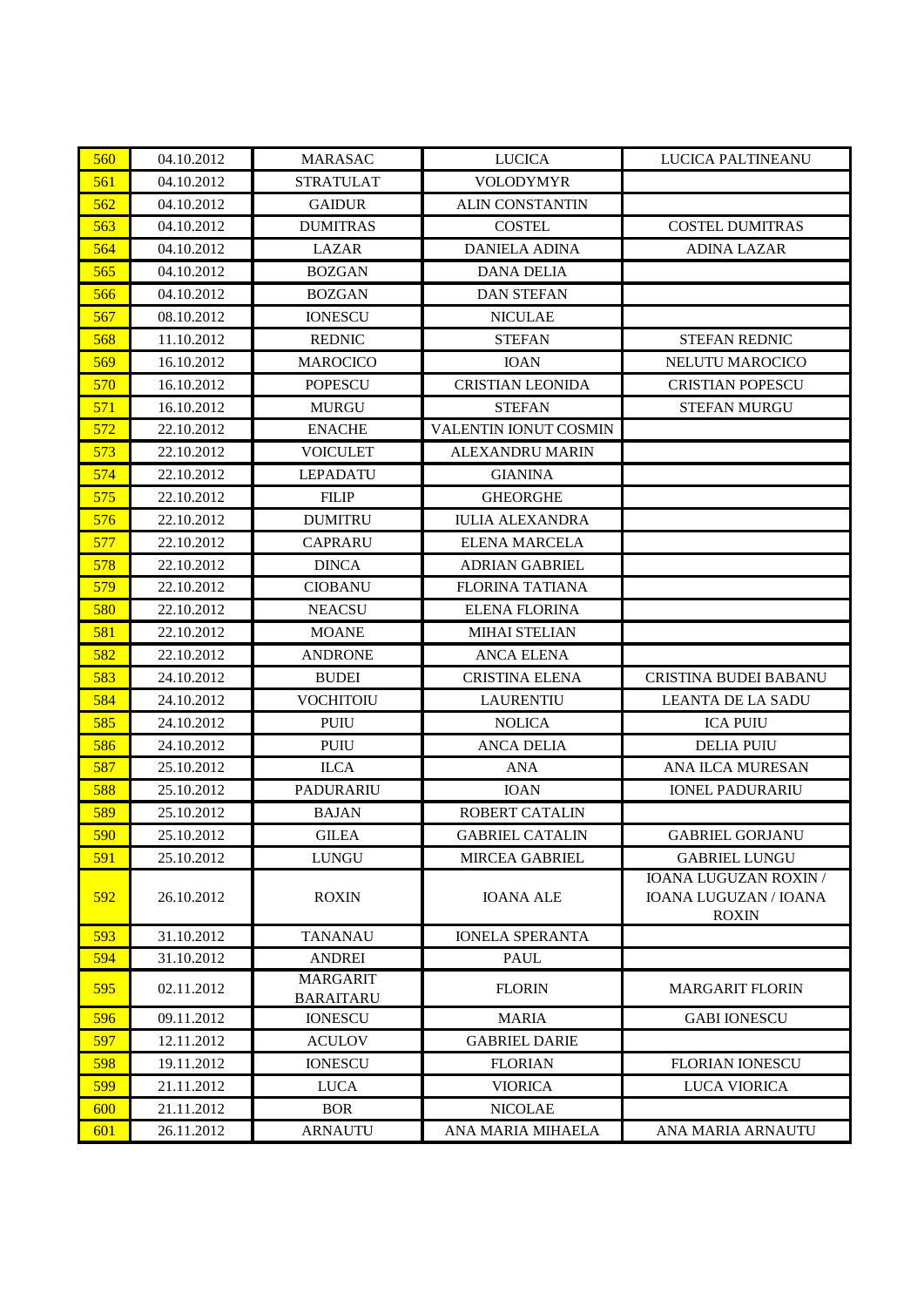| 602 | 26.11.2012 | <b>OLTEANU</b>        | <b>FLORIN IULIAN</b>       |                                            |
|-----|------------|-----------------------|----------------------------|--------------------------------------------|
| 603 | 26.11.2012 | <b>DRAGUSIN</b>       | DANIELA FLORENTINA         |                                            |
| 604 | 26.11.2012 | <b>DRAGUSIN</b>       | <b>MIHAELA PETRUTA</b>     |                                            |
| 605 | 29.11.2012 | <b>PETRACHE</b>       | <b>NINEL</b>               |                                            |
| 606 | 29.11.2012 | <b>PSLANOVIC ILIN</b> | <b>ELENA FANELIA</b>       | <b>FANELIA ILLIN</b>                       |
| 607 | 12.12.2012 | <b>BUGA</b>           | <b>CONSTANTIN</b>          |                                            |
| 608 | 17.12.2012 | <b>IONESCU</b>        | <b>ALINA GEANINA</b>       |                                            |
| 609 | 21.12.2012 | <b>BADIC</b>          | <b>LILIOARA</b>            | LILIOARA BADIC                             |
| 610 | 08.01.2013 | <b>DUMITRU</b>        | <b>FLORIN SILVIAN</b>      | <b>FLORINEL DE LA PADOVA</b>               |
| 611 | 11.01.2013 | <b>HEINRICH</b>       | ALEXANDRU FRIEDRICH        | DJ FREDI                                   |
| 612 | 15.01.2013 | <b>LEONTE</b>         | <b>MIHAELA DANIELA</b>     |                                            |
| 613 | 15.01.2013 | <b>ANDRAS</b>         | <b>IOAN</b>                |                                            |
| 614 | 15.01.2013 | <b>PAUN</b>           | <b>CRISTIAN</b>            | <b>CRISTI DOREL</b>                        |
| 615 | 24.01.2013 | <b>CIRSTEA</b>        | <b>ANA CRISTINA</b>        | CIRSTEA ANA CRISTINA                       |
| 616 | 28.01.2013 | <b>PUSCAS</b>         | LUCIANA ALINA              |                                            |
| 617 | 28.01.2013 | <b>MICU</b>           | <b>AUREL IONUT</b>         | <b>IONUT VALOARE</b>                       |
| 618 | 31.01.2013 | <b>CAZACU</b>         | ALINA IULIANA LOREDANA     |                                            |
| 619 | 31.01.2013 | <b>CAZACU</b>         | <b>CATALIN VIRGIL</b>      |                                            |
| 620 | 01.02.2013 | <b>FLOREA SIMA</b>    | <b>CUTA</b>                | STELIANA SIMA                              |
| 621 | 01.02.2013 | <b>RAICA</b>          | <b>MIOARA</b>              | <b>MIOARA RAICA</b>                        |
| 622 | 07.02.2013 | <b>BRUMARAS</b>       | <b>IONICA</b>              | <b>IONICA VOICULETU</b><br><b>BRUMARAS</b> |
| 623 | 20.02.2013 | <b>SIMULESCU</b>      | ALEXANDRU VLADUT           |                                            |
| 624 | 25.02.2013 | <b>CERNAT</b>         | <b>MADALINA MIHAELA</b>    | <b>MADALINA CERNAT</b>                     |
| 625 | 18.03.2013 | <b>MEDELEANU</b>      | <b>MARIA MAGDALENA</b>     | <b>JAMILLA</b>                             |
| 626 | 20.03.2013 | <b>LEOVEANU</b>       | <b>CRISTIANA</b>           |                                            |
| 627 | 20.03.2013 | <b>MOTOVELET</b>      | <b>LUCIAN FLORENTIN</b>    |                                            |
| 628 | 20.03.2013 | <b>MIRCEA</b>         | <b>MARIEL</b>              |                                            |
| 629 | 01.04.2013 | <b>FLORESCU</b>       | <b>NICOLAE</b>             |                                            |
| 630 | 09.04.2013 | <b>MATEI</b>          | <b>DORU</b>                | <b>DORU MONDIALU'</b>                      |
| 631 | 09.04.2013 | <b>GABOR</b>          | LEONARD IONEL              |                                            |
| 632 | 09.04.2013 | <b>NEGRESCU</b>       | <b>DANIEL</b>              |                                            |
| 633 | 09.04.2013 | <b>STANCU</b>         | <b>DANUT</b>               |                                            |
| 634 | 10.04.2013 | <b>IANCU</b>          | <b>IONEL SORIN</b>         |                                            |
| 635 | 10.04.2013 | <b>STANCU</b>         | LAURENTIU                  |                                            |
| 636 | 12.04.2013 | <b>ECKERT</b>         | <b>EMANUEL</b>             |                                            |
| 637 | 13.05.2013 | <b>SANDU</b>          | <b>ADRIAN COSMIN</b>       |                                            |
| 638 | 13.05.2013 | <b>CIOACA</b>         | <b>DANIEL</b>              |                                            |
| 639 | 21.05.2013 | <b>VISAN</b>          | <b>GABRIELA FLORENTINA</b> |                                            |
| 640 | 21.05.2013 | <b>NITA</b>           | <b>ELENA EMILIA</b>        |                                            |
| 641 | 21.05.2013 | <b>PAHONTU</b>        | <b>IONUT MADALIN</b>       |                                            |
| 642 | 23.05.2013 | CALBEAZA              | <b>MIRCEA CATALIN</b>      | <b>CATALIN DOINAS</b>                      |
| 643 | 28.05.2013 | <b>GINGIOVEANU</b>    | <b>NICOLAE</b>             |                                            |
| 644 | 30.05.2013 | <b>RADION</b>         | <b>BOGDAN MIHAI</b>        | <b>DERECK</b>                              |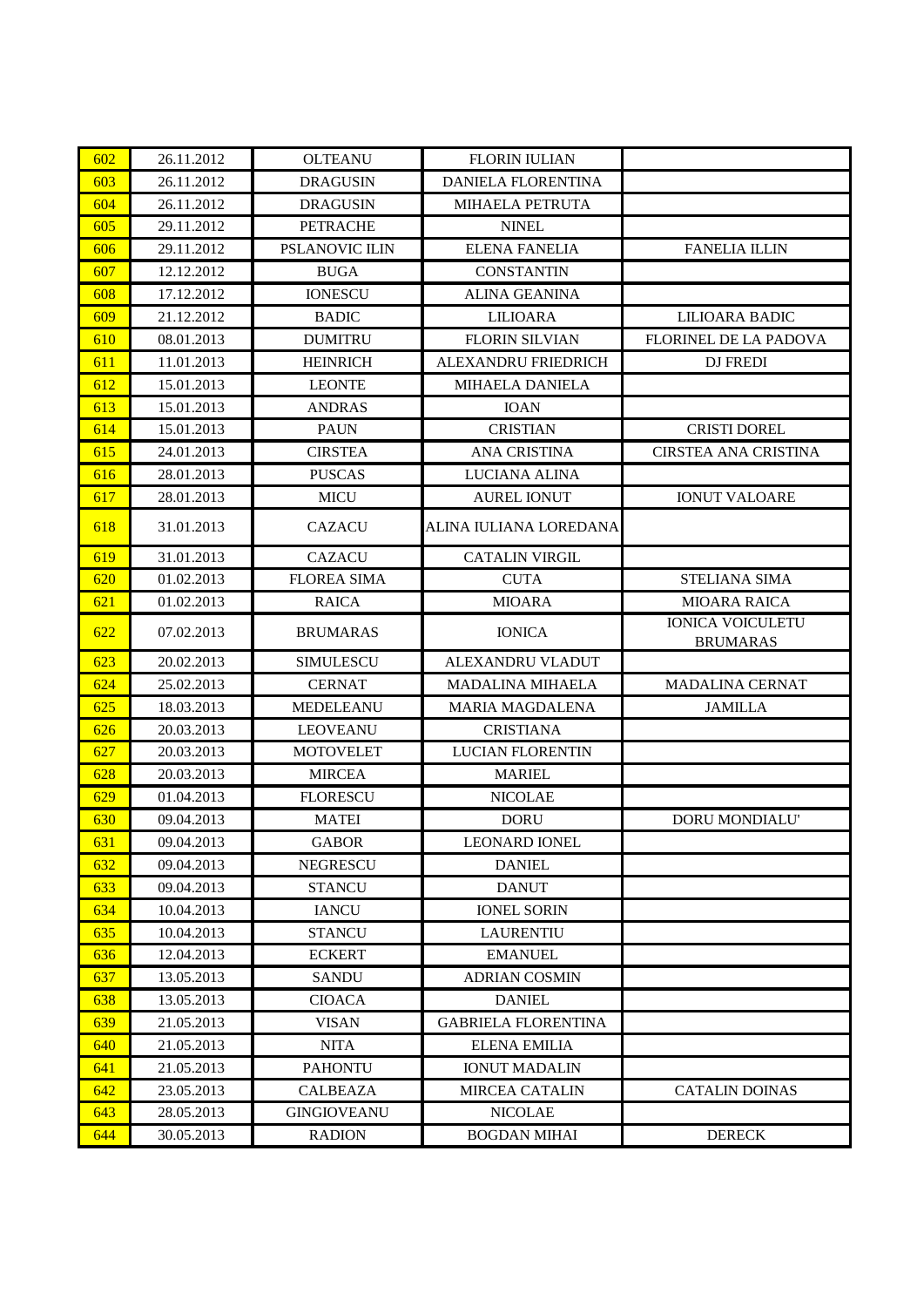| 645 | 30.05.2013 | <b>SPOIALA</b>     | <b>PETRONELA</b>        | PETRONELA RADU                           |
|-----|------------|--------------------|-------------------------|------------------------------------------|
| 646 | 30.05.2013 | <b>PADURARU</b>    | <b>PAUL MARIAN</b>      |                                          |
| 647 | 04.06.2013 | <b>BANTAS</b>      | <b>VIORICA</b>          |                                          |
| 648 | 07.06.2013 | <b>GREAVU</b>      | <b>MIOARA</b>           | <b>MIOARA GREAVU</b>                     |
| 649 | 17.06.2013 | <b>GIURESCU</b>    | <b>MARIAN CLAUDIU</b>   |                                          |
| 650 | 17.06.2013 | <b>TIRLOAICA</b>   | <b>CORNEL</b>           |                                          |
| 651 | 18.06.2013 | <b>GHEORGHILAS</b> | <b>CRISTINA</b>         | CRISTINA ALEXANDRU<br><b>GHEORGHILAS</b> |
| 652 | 28.06.2013 | <b>DRAGNEA</b>     | <b>LAVINIU MARIAN</b>   | MC MASU                                  |
| 653 | 05.07.2013 | <b>MURESANU</b>    | <b>ROMEO MARIUS</b>     | ROMICA DUET                              |
| 654 | 05.07.2013 | <b>MOCANU</b>      | <b>GABRIELA</b>         |                                          |
| 655 | 08.07.2013 | <b>MEDRUT</b>      | <b>RAZVAN PETRU</b>     | <b>RAZVAN TIMIS</b>                      |
| 656 | 08.07.2013 | <b>COVACI</b>      | <b>SILIVAN</b>          |                                          |
| 657 | 08.07.2013 | <b>TIRZIU</b>      | <b>MARIOARA</b>         |                                          |
| 658 | 08.07.2013 | <b>GAGIA</b>       | <b>MARIUS CRISTIAN</b>  | <b>CRISTIAN GAGEA</b>                    |
| 659 | 08.07.2013 | <b>ORBULOV</b>     | <b>MIHAELA MARICICA</b> | <b>MIHAELA ORBULOV</b>                   |
| 660 | 08.07.2013 | CASUNEANU          | <b>DANIELA</b>          |                                          |
| 661 | 08.07.2013 | <b>DONGEA</b>      | <b>DOLORES DENISA</b>   |                                          |
| 662 | 08.07.2013 | <b>RADNEANTU</b>   | <b>LOREDANA</b>         | DANA RADNEANTU                           |
| 663 | 08.07.2013 | <b>IANTO</b>       | <b>FLOAREA</b>          |                                          |
| 664 | 08.07.2013 | <b>AMBRUS</b>      | <b>MIHAELA LILIANA</b>  | <b>LILI BRANCU AMBRUS</b>                |
| 665 | 08.07.2013 | <b>SUFAN</b>       | <b>MONA LISA</b>        |                                          |
| 666 | 08.07.2013 | <b>SUFAN</b>       | <b>RADU</b>             |                                          |
| 667 | 09.07.2013 | ZAHARIA            | <b>LEONARD IONUT</b>    |                                          |
| 668 | 23.07.2013 | <b>IOVICIN</b>     | <b>MIRIANA</b>          | <b>MIRIANA</b>                           |
| 669 | 23.07.2013 | <b>NEDIN</b>       | <b>VLADA</b>            | <b>VLADA NEDIN</b>                       |
| 670 | 23.07.2013 | <b>DRAGOMIR</b>    | <b>RADUTU GHEORGHE</b>  | <b>BEBE RADU DRAGOMIR</b>                |
| 671 | 23.07.2013 | <b>PETREAN</b>     | <b>DORU VALEAN</b>      | <b>DORU</b>                              |
| 672 | 23.07.2013 | <b>DEACONU</b>     | <b>ADRIANA</b>          | <b>ADRIANA PATRU</b>                     |
| 673 | 23.07.2013 | <b>PETROV</b>      | <b>LIUBOMIR</b>         |                                          |
| 674 | 23.07.2013 | <b>COSTIN</b>      | <b>ELENA</b>            |                                          |
| 675 | 23.07.2013 | <b>NISTOR</b>      | <b>DANUT</b>            |                                          |
| 676 | 23.07.2013 | <b>FAUR</b>        | <b>FLORICA</b>          |                                          |
| 677 | 23.07.2013 | <b>ISTRATE</b>     | <b>ALEXANDRA</b>        |                                          |
| 678 | 14.08.2013 | <b>VESTINIAN</b>   | <b>HORIA</b>            | <b>BOBY</b>                              |
| 679 | 29.08.2013 | COVACI             | <b>DORIN VASILE</b>     | <b>DORIN COVACI</b>                      |
| 680 | 29.08.2013 | <b>BERINDE</b>     | <b>ROMINA ADELINA</b>   | <b>ADELINA BERINDE</b>                   |
| 681 | 30.08.2013 | <b>BUCUR</b>       | <b>VASILE</b>           | <b>VICA</b>                              |
| 682 | 30.08.2013 | <b>POPA</b>        | <b>ADINA</b>            |                                          |
| 683 | 31.08.2013 | <b>CURELARU</b>    | <b>JENICA</b>           |                                          |
| 684 | 31.08.2013 | <b>ROSU</b>        | <b>DORINA</b>           | <b>ROSU MADALINA</b>                     |
| 685 | 01.09.2013 | <b>PASCOTA</b>     | ANDREEA CRISTINA        | <b>ANDREEA PASCOTA</b>                   |
| 686 | 01.09.2013 | <b>POPOVICI</b>    | <b>ANA</b>              |                                          |
| 687 | 02.09.2013 | <b>BOLOG</b>       | <b>EUGENIA</b>          |                                          |
| 688 | 04.09.2013 | <b>MOCANU</b>      | <b>ANDREI</b>           |                                          |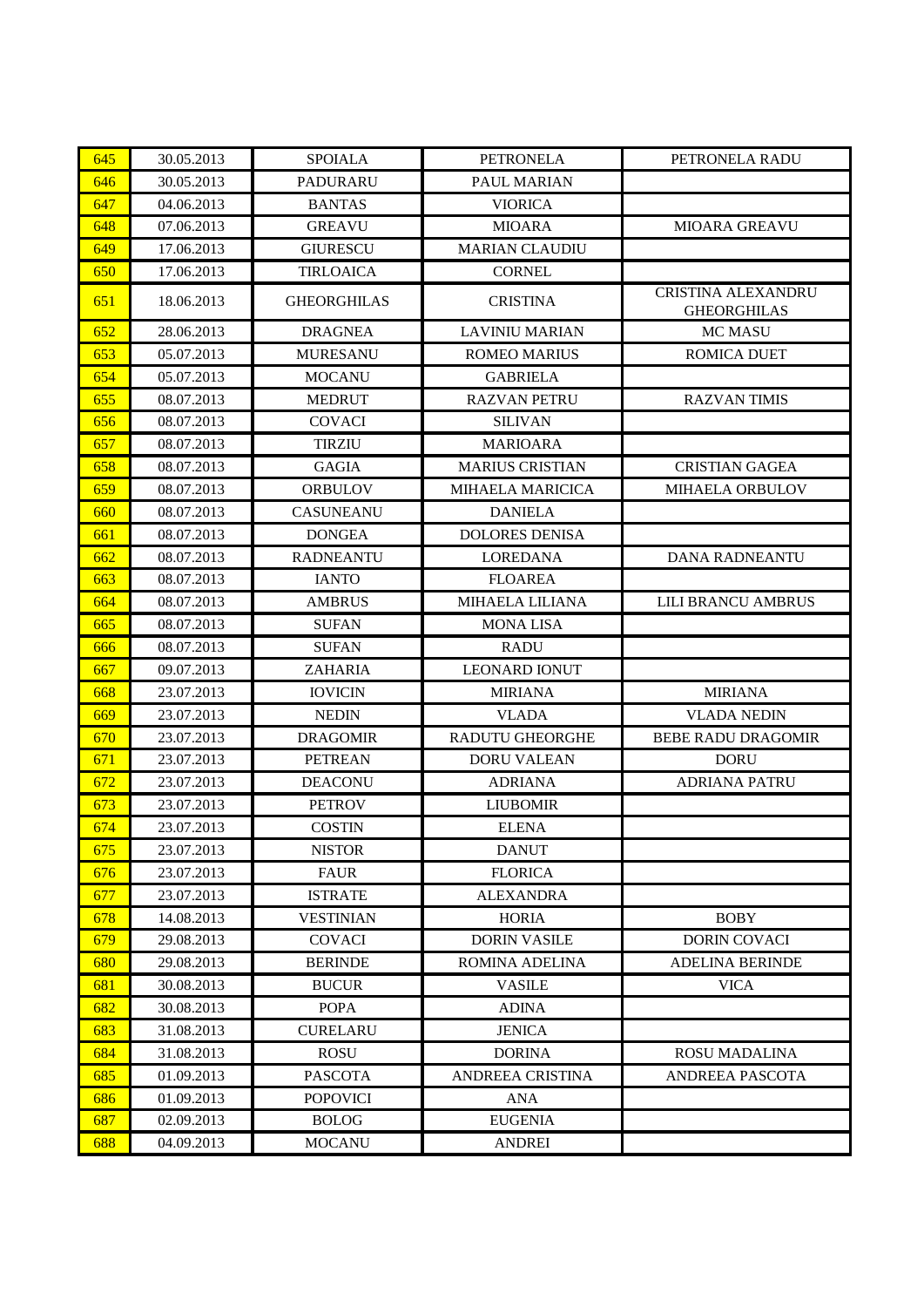| 689 | 04.09.2013 | <b>SPINU</b>        | <b>FLORIN COSMIN</b>    | <b>SONNY</b>                  |
|-----|------------|---------------------|-------------------------|-------------------------------|
| 690 | 05.09.2013 | <b>DOGOT</b>        | <b>AUGUSTINA</b>        |                               |
| 691 | 05.09.2013 | <b>NICULAE</b>      | <b>TEODORA</b>          | <b>TEODORA NICULAE CEAUSU</b> |
| 692 | 25.09.2013 | <b>POPESCU</b>      | <b>OCTAVIAN</b>         | <b>OCTAVIAN FRANCEZU</b>      |
| 693 | 30.09.2013 | <b>NICULAE</b>      | NICOLAE CORNEL          |                               |
| 694 | 30.09.2013 | <b>MIRICA</b>       | <b>IONEL-CINOI</b>      |                               |
| 695 | 10.10.2013 | <b>CERCEGA</b>      | NICOLETA CRISTINA       | NICOLETA ANCULIA              |
| 696 | 10.10.2013 | <b>KISS</b>         | <b>ATILLA ALEXANDRU</b> | <b>ATTY</b>                   |
| 697 | 28.10.2013 | <b>CRISTINA</b>     | <b>ION</b>              |                               |
| 698 | 28.10.2013 | <b>ROGOBETE</b>     | <b>ION</b>              | <b>NELU ROGOBETE</b>          |
| 699 | 28.10.2013 | <b>ACEA</b>         | <b>IONEL-AUREL</b>      |                               |
| 700 | 28.10.2013 | SAS                 | <b>MARICUTA</b>         |                               |
| 701 | 28.10.2013 | <b>GEOROCEANU</b>   | <b>VICTOR</b>           |                               |
| 702 | 31.10.2013 | <b>CANDREA</b>      | <b>MADALINA</b>         |                               |
| 703 | 07.11.2013 | <b>STEFAN</b>       | <b>MARIANA</b>          |                               |
| 704 | 02.12.2013 | <b>HLIHOR</b>       | <b>DORINA</b>           | <b>OLARIU HLIHOR</b>          |
| 705 | 02.12.2013 | <b>BODONEA</b>      | <b>DANIEL</b>           |                               |
| 706 | 02.12.2013 | <b>CAPITANESCU</b>  | <b>SORIN</b>            |                               |
| 707 | 06.01.2014 | <b>ENE</b>          | <b>ROMINA</b>           |                               |
| 708 | 06.01.2014 | <b>BOTOS ROSETI</b> | <b>LAURA IONELA</b>     |                               |
| 709 | 06.01.2014 | <b>BOTOS</b>        | <b>ADRIANA RODICA</b>   |                               |
| 710 | 30.01.2014 | <b>GEAPANA</b>      | <b>LILIANA</b>          |                               |
| 711 | 31.01.2014 | <b>DUMITRACHE</b>   | <b>ION</b>              | NELU PLOIESTEANU              |
|     |            |                     |                         |                               |
| 712 | 20.03.2014 | <b>TOMA</b>         | <b>GHEORGHE</b>         | MIHAITA TOMA / GHITA TOMA     |
| 713 | 20.03.2014 | <b>DALEA</b>        | <b>PETRICA</b>          |                               |
| 714 | 20.03.2014 | <b>CHISARAU</b>     | <b>SORIN</b>            | <b>SORIN CHISARAU</b>         |
| 715 | 20.03.2014 | <b>MAGHIARI</b>     | <b>IOAN</b>             | <b>NELU MAGHIARI</b>          |
| 716 | 20.03.2014 | <b>HROMEI</b>       | <b>IRINA</b>            | <b>IRINA HROMEI</b>           |
| 717 | 20.03.2014 | <b>BERINDE</b>      | <b>CRISTINA</b>         |                               |
| 718 | 20.03.2014 | <b>DONGEA</b>       | <b>EUGEN</b>            |                               |
| 719 | 20.03.2014 | <b>VOAIDOS</b>      | LACRAMIOARA ADRIANA     | ADRIANA CURTU                 |
| 720 | 20.03.2014 | <b>FAGETAN</b>      | <b>SEBASTIAN</b>        | <b>SEBA FAGETAN</b>           |
| 721 | 20.03.2014 | <b>BOT</b>          | <b>PAVEL</b>            | <b>BADEA</b>                  |
| 722 | 20.03.2014 | <b>GREPINEAC</b>    | <b>RODICA</b>           |                               |
| 723 | 20.03.2014 | <b>BRATIS</b>       | <b>MARIA</b>            |                               |
| 724 | 20.03.2014 | <b>PLOIA</b>        | <b>FRAGA - DANIELA</b>  | <b>DANIELA PLOIA</b>          |
| 725 | 20.03.2014 | <b>SEOMAN</b>       | <b>VASILE</b>           | <b>VASY</b>                   |
| 726 | 20.03.2014 | <b>BANDA</b>        | DOCHIA VETA             | <b>DOCHIA BANDA</b>           |
| 727 | 04.04.2014 | <b>MICHIDUTA</b>    | ALEXANDRU - CRISTIAN    |                               |
| 728 | 09.04.2014 | <b>IORDACHE</b>     | NICOLETA GABRIELA       | NICOLETA IORDACHE             |
| 729 | 15.04.2014 | <b>ISTODOR</b>      | <b>MARIA LUMINITA</b>   | LUMINITA ISTODOR              |
| 730 | 15.04.2014 | <b>TOMOIAGA</b>     | <b>FLOARE</b>           | FLOARE HOJDA TOMOIAGA         |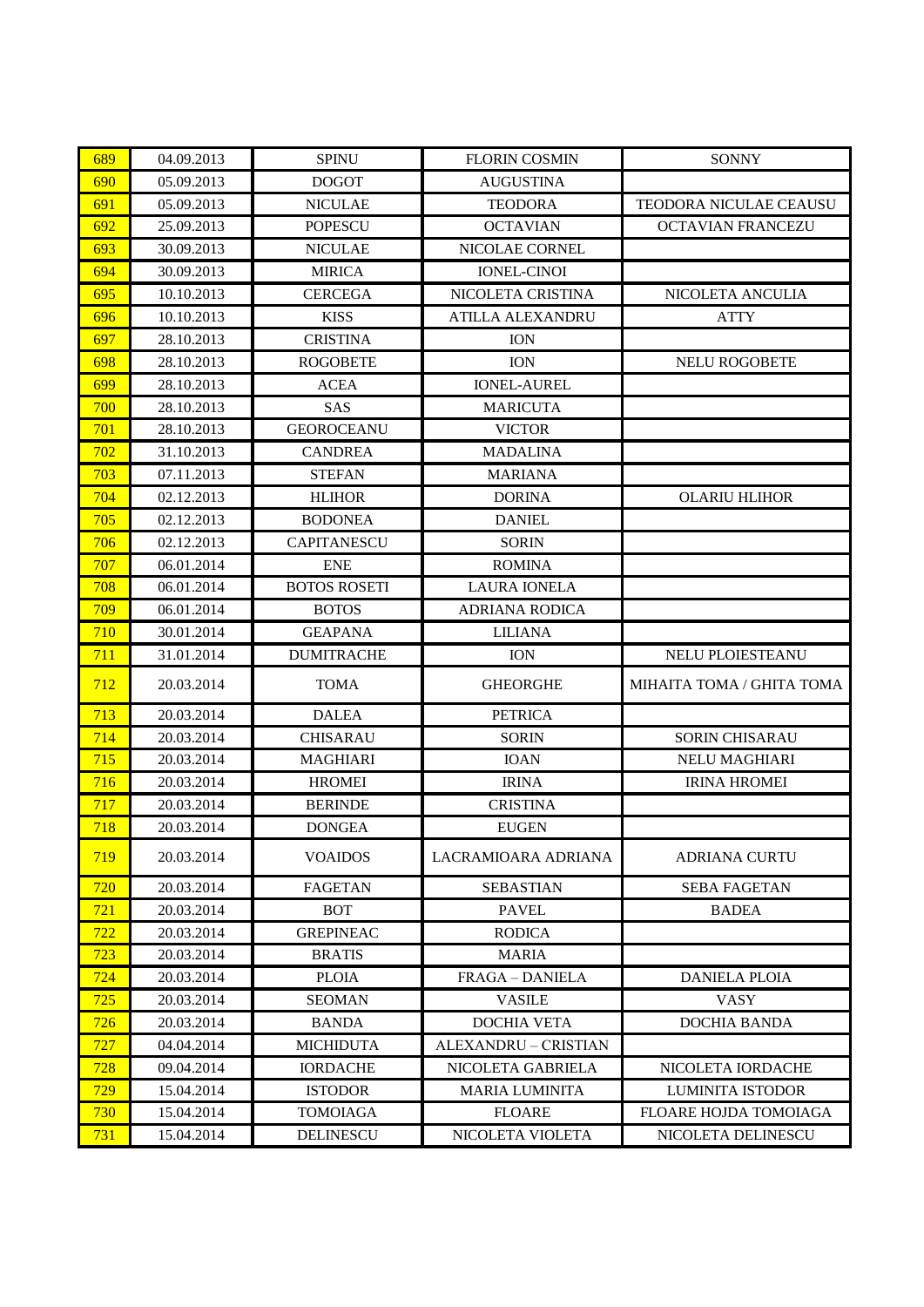| 732        | 15.04.2014 | <b>RUS</b>        | <b>SIMONA MARIANA</b>   |                          |
|------------|------------|-------------------|-------------------------|--------------------------|
| 733        | 15.04.2014 | <b>MOTORCA</b>    | <b>MARIA MADALINA</b>   |                          |
| 734        | 15.04.2014 | <b>MANTEA</b>     | <b>DANIEL</b>           |                          |
| 735        | 28.05.2014 | <b>COCOS</b>      | ZORITA MARIA VIORICA    | <b>ZORITA</b>            |
| 736        | 28.05.2014 | <b>GHERGA</b>     | <b>OANA NICOLETA</b>    | <b>OANA GHERGA</b>       |
| 737        | 28.05.2014 | <b>MODI</b>       | <b>RALUCA MIRABELA</b>  | <b>RALUCA MODI</b>       |
| 738        | 03.06.2014 | <b>TONEGARU</b>   | <b>ANA EUFROZINA</b>    | <b>ANA TONEGARU</b>      |
| 739        | 26.06.2014 | <b>MAZAREANU</b>  | <b>MARIAN VALENTIN</b>  | <b>MARI BABOI</b>        |
| 740        | 02.07.2014 | <b>GALBINASU</b>  | <b>VALENTIN</b>         |                          |
| 741        | 24.07.2014 | <b>DAN</b>        | ANAMARIA-ADRIANA        | ANAMARIA MAIER DAN       |
| 742        | 24.07.2014 | <b>TOMA</b>       | <b>NICOLAE</b>          | <b>NAE</b>               |
| 743        | 24.07.2014 | <b>BIGIU</b>      | <b>ANTON-LENUT</b>      | <b>ANTON BAGIU</b>       |
| 744        | 24.07.2014 | RADU-ANTAL        | ANGELA-CAMELIA          | <b>ANGI</b>              |
| 745        | 19.08.2014 | <b>PETRISOR</b>   | <b>DUMITRU-CORADO</b>   | <b>RANDY</b>             |
| 746        | 05.09.2014 | <b>SACALUS</b>    | <b>TOADER</b>           | <b>TUDOREL SACALUS</b>   |
| 747        | 12.09.2014 | <b>SIMIONESCU</b> | ADRIANA-FLORENTINA      | <b>ADRIANA</b>           |
| 748        | 12.09.2014 | <b>SIMIONESCU</b> | FLORENTIN-ADRIAN        | ADRIAN MINUNE JR.        |
| 749        | 15.09.2014 | <b>MIROSU</b>     | ANDREEA-GEORGEANA       | <b>ANDREEA MIROSU</b>    |
| 750        | 15.09.2014 | <b>POENARU</b>    | AVRAM                   | ADI                      |
| 751        | 15.09.2014 | <b>FLOREA</b>     | <b>CAMELIA-ANCUTA</b>   | <b>CAMELIA FLOREA</b>    |
| 752        | 22.09.2014 | <b>CONSTANTIN</b> | <b>LAURA-MARIA</b>      | <b>LAURA CONSTANTIN</b>  |
| 753        | 21.10.2014 | <b>CIULPAN</b>    | <b>DOINA</b>            | <b>DANIELA CIULPAN</b>   |
| 754        | 22.10.2014 | <b>PARVU</b>      | <b>ELENA</b>            | <b>CORINA PARVU</b>      |
| 755        | 30.10.2014 | <b>MAXIM</b>      | ROXANA-GABRIELA         |                          |
| 756        | 13.11.2014 | <b>BAZILIUC</b>   | <b>ANCA MARCELA</b>     | <b>ANCA DOMNITA</b>      |
| 757        | 13.11.2014 | <b>RITA</b>       | ANDREEA-IULIANA         | <b>ANDREEA RITA</b>      |
| 758        | 14.11.2014 | <b>SEBESTYEN</b>  | <b>GABRIELA-ELENA</b>   | <b>GABI ZAHARIA</b>      |
| 759        | 14.11.2014 | <b>FRUMOSU</b>    | <b>FLORIN-GEORGICA</b>  | <b>FLORIN FRUMOSU</b>    |
| 760        | 19.11.2014 | <b>ALBU</b>       | <b>NICUSOR</b>          | <b>NICU ALBU</b>         |
| 761        | 17.12.2014 | <b>IANC</b>       | <b>MIHAI</b>            |                          |
| 762        | 23.12.2014 | <b>TRICA</b>      | <b>CORINA</b>           | <b>K-RINA</b>            |
| 763        | 20.01.2015 | <b>UNGUREANU</b>  | <b>MARIAN</b>           | MARIAN DE LA CONSTANTA   |
| 764        | 26.01.2015 | <b>BODI</b>       | NICOLETA-ROXANA         | <b>ROXANA BODI</b>       |
| 765        | 26.01.2015 | <b>MUNTEANU</b>   | <b>ADRIAN-IOSIF</b>     | <b>ADI MUNTEANU</b>      |
| 766        | 29.01.2015 | <b>SIRBU</b>      | <b>EUGEN</b>            |                          |
| 767        | 10.02.2015 | <b>DRAGU</b>      | <b>ANCA GEORGIANA</b>   | <b>ANKA</b>              |
| 768        | 18.03.2015 | <b>RADU</b>       | <b>NICOLAE</b>          | <b>NICU BRATIANU</b>     |
| 769        | 01.04.2015 | ZBRANCA           | <b>GEORGETA MARCELA</b> | <b>GETA ZBRANCA</b>      |
| 770        | 01.04.2015 | <b>DUMITRACHE</b> | <b>IULIAN</b>           | <b>IULIAN DUMITRACHE</b> |
| 771        | 01.04.2015 | <b>GOGA</b>       | <b>ANA MARIA</b>        | ANA MARIA GOGA           |
| <u>772</u> | 18.05.2015 | <b>BUDA</b>       | <b>IOAN</b>             | <b>IONICA ARDELEANU</b>  |
| 773        | 26.05.2015 | <b>LUCA</b>       | <b>CARMEN ANICA</b>     | <b>CARMEN LUCA</b>       |
| 774        | 02.06.2015 | <b>CIOFU</b>      | <b>COSTEL</b>           |                          |
| 775        | 15.06.2015 | <b>TRION</b>      | <b>SANDRA</b>           | <b>SANDRA TRION</b>      |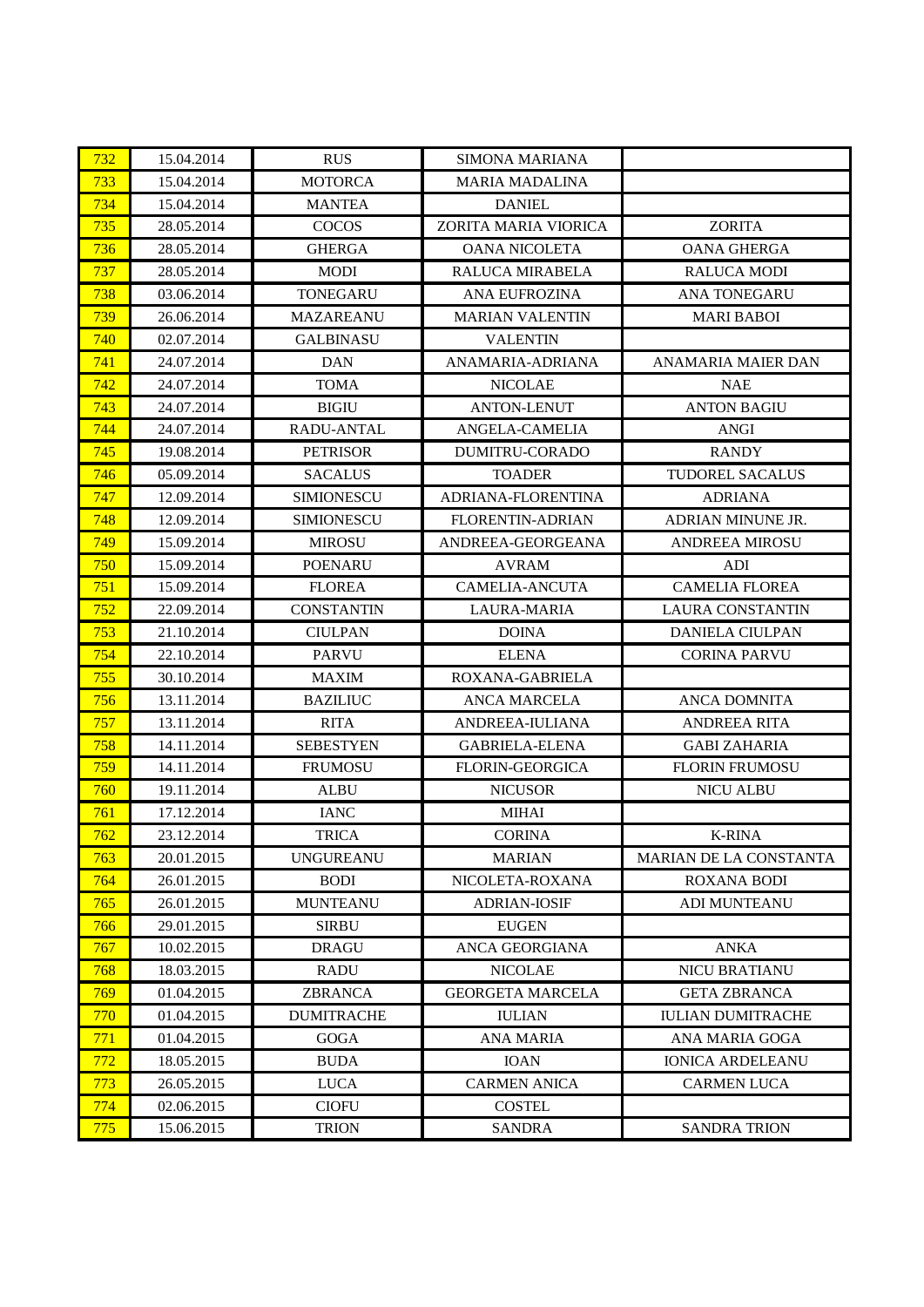| 776 | 22.06.2015 | <b>SUVERGEL</b>     | <b>MARIAN</b>            |                               |
|-----|------------|---------------------|--------------------------|-------------------------------|
| 777 | 24.06.2015 | <b>BERBEC</b>       | <b>IULIA-DAIANA</b>      | DAIANA BERBEC                 |
| 778 | 29.06.2015 | <b>DRANICEANU</b>   | <b>IONUT-LIVIU</b>       |                               |
| 779 | 22.07.2015 | <b>GRIGORE</b>      | <b>VALERIAN</b>          | <b>VALERIAN GRIGORE</b>       |
| 780 | 22.07.2015 | <b>GRIGORE</b>      | <b>RADA</b>              | <b>RODICA GRIGORE</b>         |
| 781 | 24.07.2015 | <b>LUCA</b>         | <b>IRINEL CONSTANTIN</b> | <b>IRINEL CONSTANTIN LUCA</b> |
| 782 | 31.07.2015 | <b>FURNEA</b>       | <b>OVIDIU</b>            | <b>OVIDIU FURNEA</b>          |
| 783 | 21.08.2015 | <b>HUTU</b>         | <b>AURICA</b>            | <b>AURA</b>                   |
| 784 | 21.10.2015 | <b>GRIGORE</b>      | <b>GHEORGHE</b>          | <b>GREGORIO DE ROMANIA</b>    |
| 785 | 28.10.2015 | <b>NICOLAE</b>      | NICOLETA SIMONA          |                               |
| 786 | 23.11.2015 | <b>GRIGORE</b>      | <b>IUSTINA-ANTONIA</b>   | <b>ANTONIA GRIGORE</b>        |
| 787 | 25.11.2015 | <b>ALIONTE</b>      | <b>ANDRA MARIA</b>       | <b>ALIONTE ANDRA MARIA</b>    |
| 788 | 25.11.2015 | <b>GHERGHICEANU</b> | <b>MARIA</b>             | <b>MARIA GHERGHICEANU</b>     |
| 789 | 11.12.2015 | <b>VOICU</b>        | <b>CRISTINA- MARIA</b>   | <b>CRISTINA VOICU</b>         |
| 790 | 08.02.2016 | <b>BADEA</b>        | <b>DOINA</b>             | <b>DOINA BADEA</b>            |
| 791 | 11.02.2016 | <b>DANCILA</b>      | ALEXANDRA- ELENA         | ALEXANDRA DANCILA             |
| 792 | 18.02.2016 | <b>CROITORU</b>     | <b>GHEORGHINA</b>        | <b>CROITORU GHERGHINA</b>     |
| 793 | 18.04.2016 | <b>ANICULAESEI</b>  | PATRICIA- MARIA          |                               |
| 794 | 28.04.2016 | <b>STANESCU</b>     | NICULINA EUGENIA         | NICULINA STOICAN              |
| 795 | 03.08.2016 | <b>MIHORDEA</b>     | GEORGIANA MARIANA        | TRUPA SATRA                   |
| 796 | 03.08.2016 | <b>DAVID</b>        | <b>LIGIA ANDREEA</b>     | <b>TRUPA SATRA</b>            |
| 797 | 03.08.2016 | <b>IOVA</b>         | <b>AISE</b>              | <b>TRUPA SATRA</b>            |
| 798 | 04.08.2016 | <b>HORHOIANU</b>    | <b>ILEANA</b>            |                               |
| 799 | 10.08.2016 | <b>TRANDAS</b>      | <b>ANDRA</b>             |                               |
| 800 | 27.09.2016 | <b>TRIFU</b>        | ALEXANDRU DANIEL         | <b>DANIEL TRIFU</b>           |
| 801 | 28.10.2016 | <b>BRAHNEA</b>      | LAURENTIU- OCTAVIAN      |                               |
| 802 | 21.11.2016 | <b>SERA</b>         | <b>GABRIEL-DANIEL</b>    | <b>GABI SERA</b>              |
| 803 | 15.12.2016 | <b>BAICU</b>        | <b>MARIAN</b>            | <b>MARIAN BAICU</b>           |
| 804 | 13.01.2017 | <b>IONICA</b>       | <b>GHEORGHE</b>          | <b>VALI IONICA</b>            |
| 805 | 26.01.2017 | <b>PAPADOPOULOS</b> | <b>NIKOLAOS</b>          |                               |
| 806 | 30.01.2017 | <b>MITROIU</b>      | <b>IRINEL</b>            |                               |
| 807 | 08.02.2017 | <b>UNGUREANU</b>    | <b>VASILICA</b>          |                               |
| 808 | 13.02.2017 | <b>MIHALACHE</b>    | <b>FLORIN</b>            |                               |
| 809 | 16.02.2017 | <b>CODREAN</b>      | <b>IOAN</b>              | PUIU CODREANU                 |
| 810 | 10.03.2017 | <b>COSTA</b>        | <b>FELICIA ANDREEA</b>   | <b>FELICIA COSTA</b>          |
| 811 | 10.03.2017 | <b>MELU</b>         | <b>SILVIU</b>            |                               |
| 812 | 08.05.2017 | <b>CIOMAG</b>       | <b>FLORENTIN</b>         | <b>FLORENTIN IACOB</b>        |
| 813 | 11.05.2017 | <b>HANES</b>        | <b>ANDREI IOAN</b>       | <b>HANES ANDREI IOAN</b>      |
| 814 | 25.05.2017 | <b>DRAGOTA</b>      | <b>IOANA MARIOARA</b>    | <b>MARIOARA DRAGOTA</b>       |
| 815 | 26.05.2017 | <b>STOIAN</b>       | <b>FLORIN</b>            | <b>FLORIN SALAM</b>           |
| 816 | 30.05.2017 | <b>ROSCA</b>        | <b>VASILICA</b>          | <b>VASI</b>                   |
| 817 | 06.06.2017 | <b>DRAGANESCU</b>   | <b>CORNELIA</b>          |                               |
| 818 | 13.06.2017 | <b>VLAD</b>         | <b>MARIA- DACIANA</b>    | <b>SUZANA SI DACIANA VLAD</b> |
| 819 | 13.06.2017 | <b>VLAD</b>         | ANCUTA- SUZANA           | <b>SUZANA SI DACIANA VLAD</b> |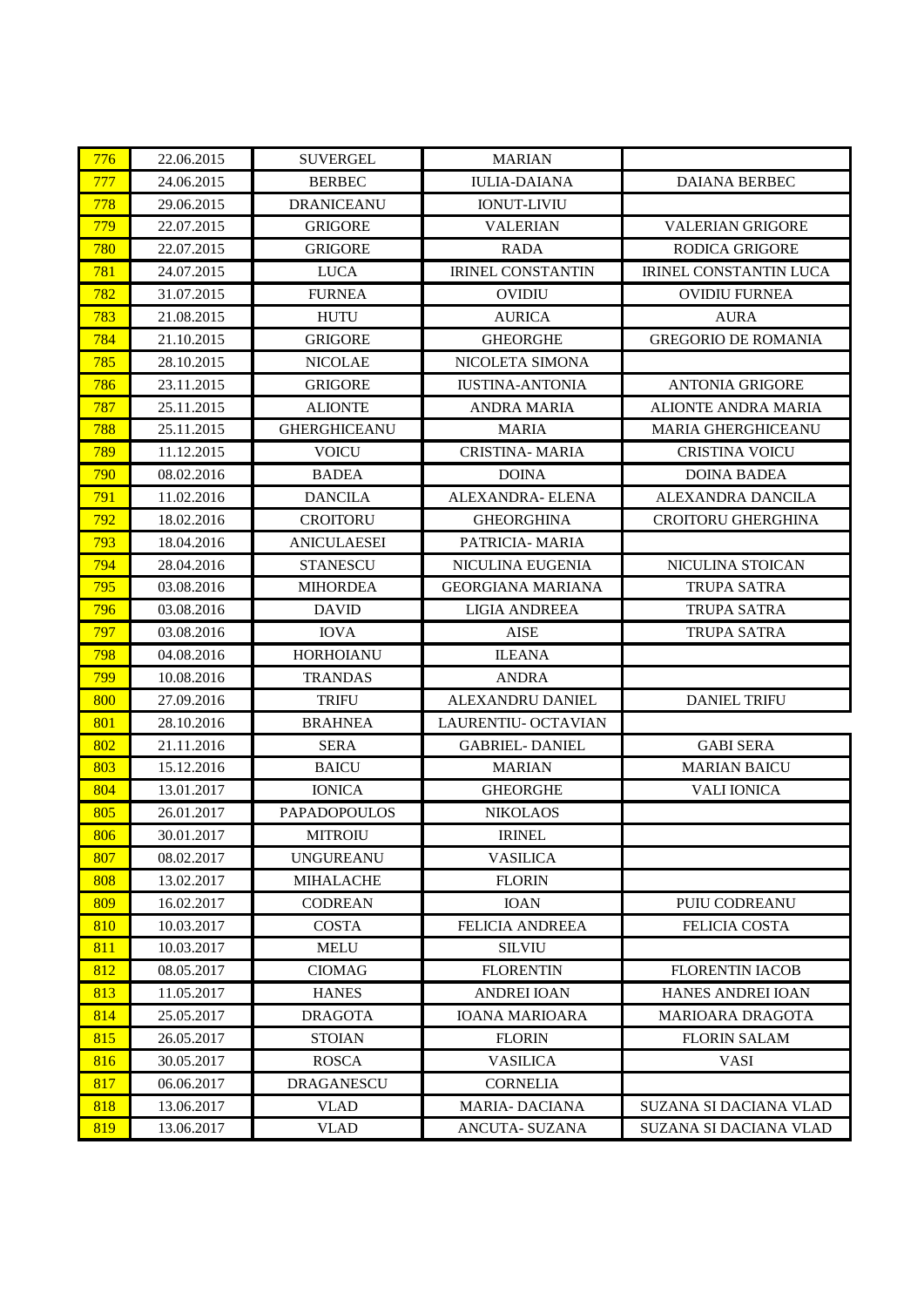| 820 | 20.06.2017 | <b>CONSTANTIN</b> | <b>COSTEL</b>           |                          |
|-----|------------|-------------------|-------------------------|--------------------------|
| 821 | 20.06.2017 | <b>MARIN</b>      | <b>LUIS-ALBERTO</b>     |                          |
| 822 | 07.07.2017 | <b>STAN</b>       | <b>IULIAN-VALENTIN</b>  | <b>IULY NEAMTU</b>       |
| 823 | 11.07.2017 | <b>TRIF</b>       | <b>FLORINA-MELINA</b>   | <b>FLORINA TRIF</b>      |
| 824 | 25.07.2017 | <b>SMAIA</b>      | <b>IOZEFINA</b>         |                          |
| 825 | 27.07.2017 | <b>STANCIU</b>    | <b>ANY</b>              | ANI ORHEANU STANCIU      |
| 826 | 31.07.2017 | <b>DOBRE</b>      | ANASTASIA- DOMNICA      | <b>ANA</b>               |
| 827 | 25.10.2017 | <b>VLADU</b>      | <b>GELICA GABRIELA</b>  | <b>GABRIELA VLADU</b>    |
| 828 | 26.10.2017 | <b>PETCU</b>      | <b>LEONARD</b>          | <b>LEONARD PETCU</b>     |
| 829 | 16.11.2017 | <b>BUCESCU</b>    | <b>MIRCEA- ANDREI</b>   | <b>MIRCEA BUCESCU</b>    |
| 830 | 25.01.2018 | <b>RADUCAN</b>    | <b>MARIUS- GEORGE</b>   |                          |
| 831 | 06.02.2018 | <b>PLAVIE</b>     | <b>ILIOARA</b>          | <b>ILIOARA</b>           |
| 832 | 12.06.2018 | <b>STEFANESCU</b> | <b>GEORGE</b>           |                          |
| 833 | 12.06.2018 | <b>MATEI</b>      | <b>VICTOR</b>           | <b>CIOCOLATA</b>         |
| 834 | 23.08.2018 | <b>FIRU-BACIU</b> | <b>SOFIA</b>            | <b>SOFIA BACIU</b>       |
| 835 | 23.08.2018 | <b>OLTEANU</b>    | <b>STEFAN</b>           |                          |
| 836 | 25.10.2018 | <b>ASOLTANEI</b>  | <b>ANA-IULIA</b>        | <b>ANA</b>               |
| 837 | 20.11.2018 | <b>PANAIT</b>     | <b>GEORGEL</b>          | <b>GEO KEYBOARD</b>      |
| 838 | 17.12.2018 | <b>PORCESCU</b>   | <b>DUMITRU</b>          |                          |
| 839 | 10.01.2019 | <b>PATRASCU</b>   | LUCIAN-JUSTIN           |                          |
| 840 | 22.01.2019 | <b>OSEPCIUC</b>   | <b>STEFAN- NICOLAE</b>  |                          |
| 841 | 11.02.2019 | <b>DUMITRESCU</b> | <b>VALENTIN</b>         |                          |
| 842 | 20.02.2019 | <b>BICU</b>       | <b>ION</b>              |                          |
| 843 | 05.06.2019 | <b>MUSCALU</b>    | <b>MIHAI</b>            |                          |
| 844 | 04.09.2019 | <b>MIREA</b>      | <b>OANA CRISTINA</b>    | CRISTINA MIREA STANGACIU |
| 845 | 04.09.2019 | <b>CEPUC</b>      | <b>ECATERINA ELENA</b>  |                          |
| 846 | 26.02.2020 | <b>COVACIU</b>    | <b>FLORENTINA</b>       |                          |
| 847 | 25.05.2020 | <b>SIMION</b>     | <b>ALINA MIHAELA</b>    |                          |
| 848 | 24.06.2020 | <b>SAVA</b>       | <b>MIHAELA ROXANA</b>   | <b>ROXANA SAVA</b>       |
| 849 | 08.07.2020 | <b>VASILE</b>     | <b>EDUARD GEORGIAN</b>  | <b>EDY STANGACIU</b>     |
| 850 | 03.08.2020 | <b>MARAFET</b>    | ANA-MARIA-MIRELA        | <b>MIRELA</b>            |
| 851 | 07.08.2020 | <b>CUZA</b>       | <b>FLORINEL</b>         | <b>CUZA</b>              |
| 852 | 07.08.2020 | <b>DAVID</b>      | <b>DRAGOS STEFANITA</b> | <b>KARDINALU</b>         |
| 853 | 18.08.2020 | <b>ZLATARU</b>    | MARIA ANDRADA BIANCA    | <b>BURLAN ANDRADA</b>    |
| 854 | 18.08.2020 | <b>BURLAN</b>     | <b>CRISTINA</b>         |                          |
| 855 | 13.11.2020 | <b>BIRSAN</b>     | <b>LIDIA</b>            | LIDIA BIRSAN STANGACIU   |
| 856 | 02.12.2020 | <b>OPREA</b>      | <b>CORNEL</b>           |                          |
| 857 | 02.12.2020 | <b>OPREA</b>      | <b>CORNEL VALENTIN</b>  | <b>KONY</b>              |
| 858 | 02.12.2020 | <b>PARASCHIV</b>  | <b>ELENA MALINA</b>     | <b>MALINA</b>            |
| 859 | 05.01.2021 | <b>OPREA</b>      | <b>MARIAN DANIEL</b>    | <b>DANUT BABAN</b>       |
| 860 | 05.01.2021 | <b>OPREA</b>      | <b>FLORIN DANIEL</b>    | <b>DANI BABAN</b>        |
| 861 | 05.01.2021 | <b>PARASCHIVA</b> | <b>GEORGE DANUT</b>     | <b>DANI</b>              |
| 862 | 05.01.2021 | <b>TUDOR</b>      | <b>MARIAN</b>           | <b>VIO BASS</b>          |
| 863 | 05.01.2021 | <b>RADU</b>       | <b>VICENTIU</b>         | <b>VIK BRATIANU</b>      |